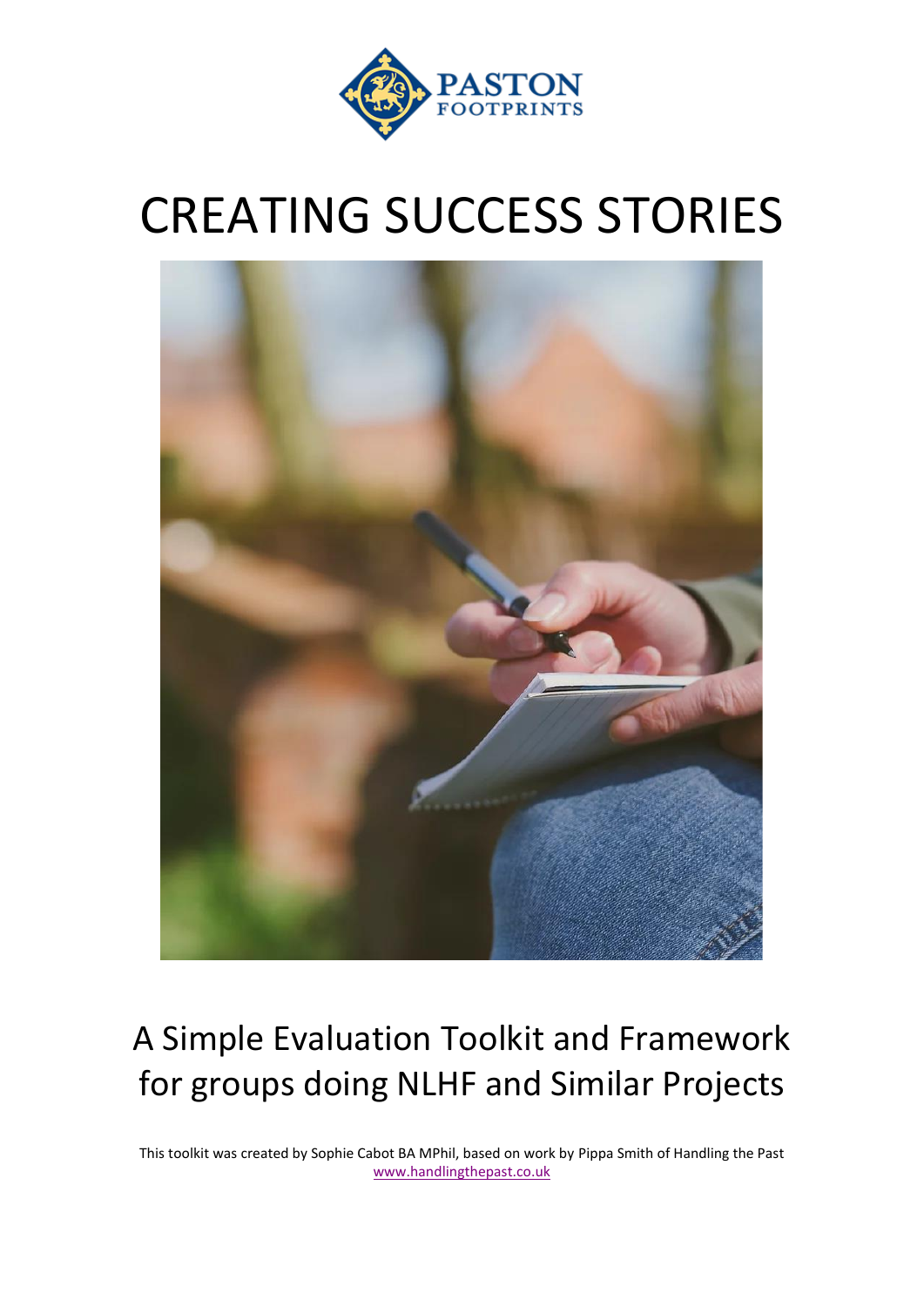## Contents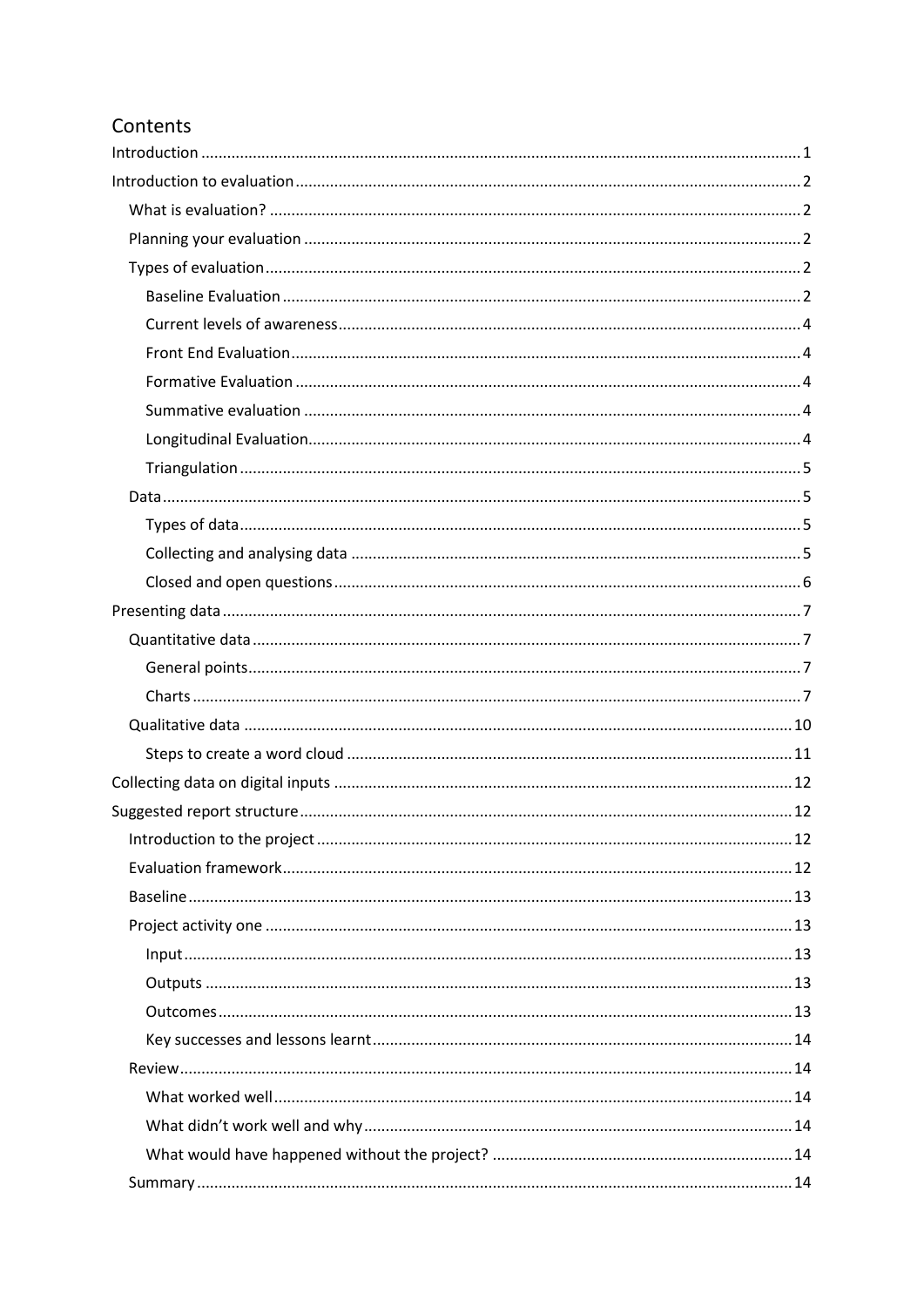| What are the key things that have been learnt by the team running the project?  14    |  |
|---------------------------------------------------------------------------------------|--|
|                                                                                       |  |
| What would you recommend other groups do differently if running similar projects?  14 |  |
|                                                                                       |  |
|                                                                                       |  |
|                                                                                       |  |
|                                                                                       |  |
|                                                                                       |  |
|                                                                                       |  |
|                                                                                       |  |
|                                                                                       |  |
|                                                                                       |  |
|                                                                                       |  |
|                                                                                       |  |
|                                                                                       |  |
|                                                                                       |  |
|                                                                                       |  |
|                                                                                       |  |
|                                                                                       |  |
|                                                                                       |  |
|                                                                                       |  |
|                                                                                       |  |
|                                                                                       |  |
|                                                                                       |  |
|                                                                                       |  |
|                                                                                       |  |
|                                                                                       |  |
|                                                                                       |  |
|                                                                                       |  |
|                                                                                       |  |
|                                                                                       |  |
|                                                                                       |  |
|                                                                                       |  |
|                                                                                       |  |
|                                                                                       |  |
|                                                                                       |  |
|                                                                                       |  |
|                                                                                       |  |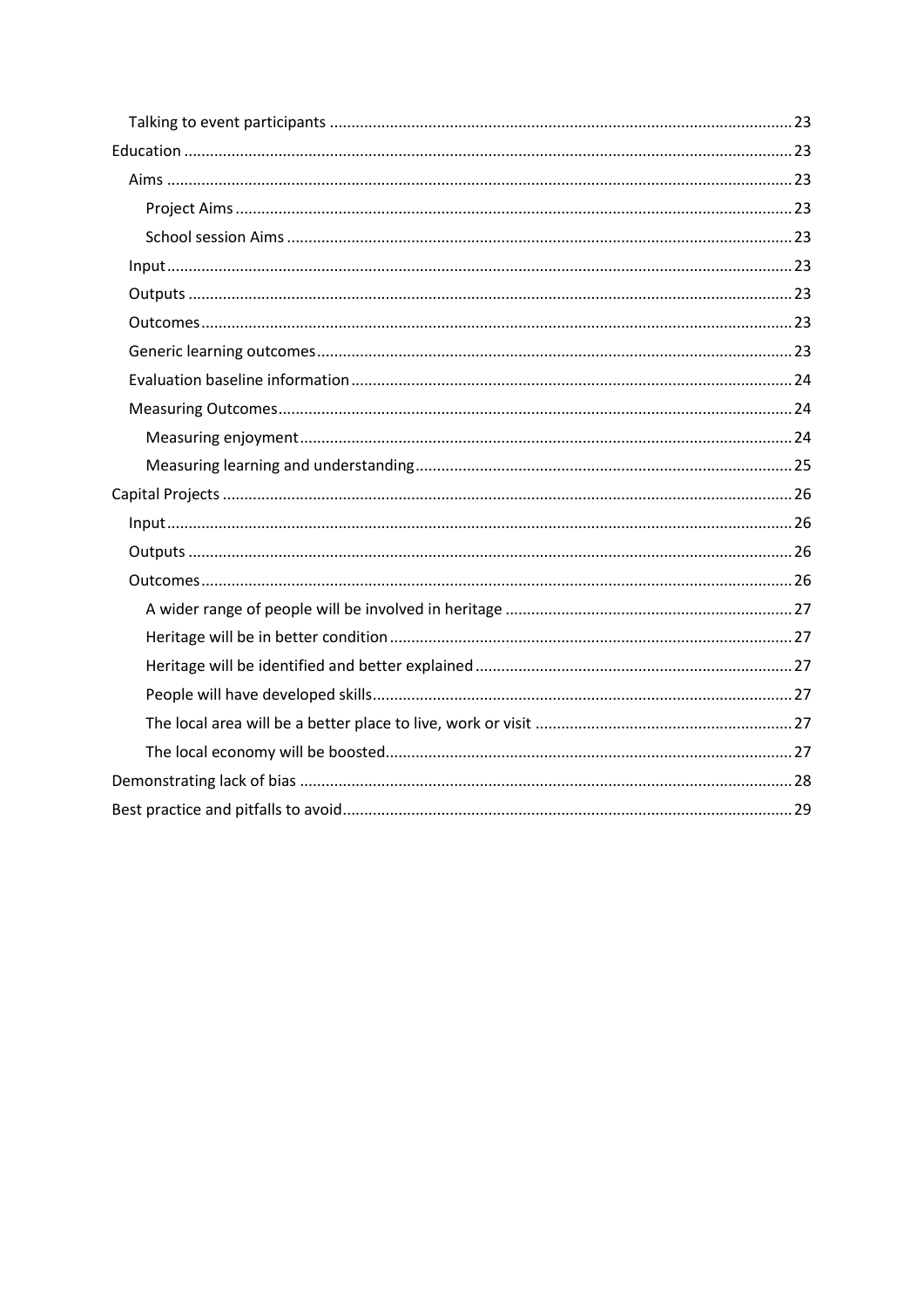## <span id="page-4-0"></span>**Introduction**

What is the toolkit for?

This framework and toolkit is primarily designed fulfil the requirements for the evaluation of National Lottery Heritage Fund (NLHF) projects but the principles can be adapted for any project. Accompanying resources contains a question bank which show how different questions can also link to the Generic Social Outcomes and Generic Learning outcomes used by Arts Council England.

The framework used throughout is a logic model which is recommend by the NLHF and which can be adapted for a wide range of project types.

#### What's in it?

Sections are included on different types and stages of evaluation, types of data and ways of presenting information and a suggested report structure is included. Specific evaluation methods are suggested for different audiences and types of project and templates for the collection of information from participant are provided in the appendices.

The toolkit is designed to be used with accompanying downloadable resources. Spreadsheets are provided to show how volunteer input to a project can be logged and linked to NLHF monetary equivalents, how a range of charts are produced using a hypothetical set of data and an example of how freeform longer responses to surveys can be analysed and visualised.

Finally taking each of the six NLHF principles of good evaluation in turn best practice is described along with pitfalls to avoid.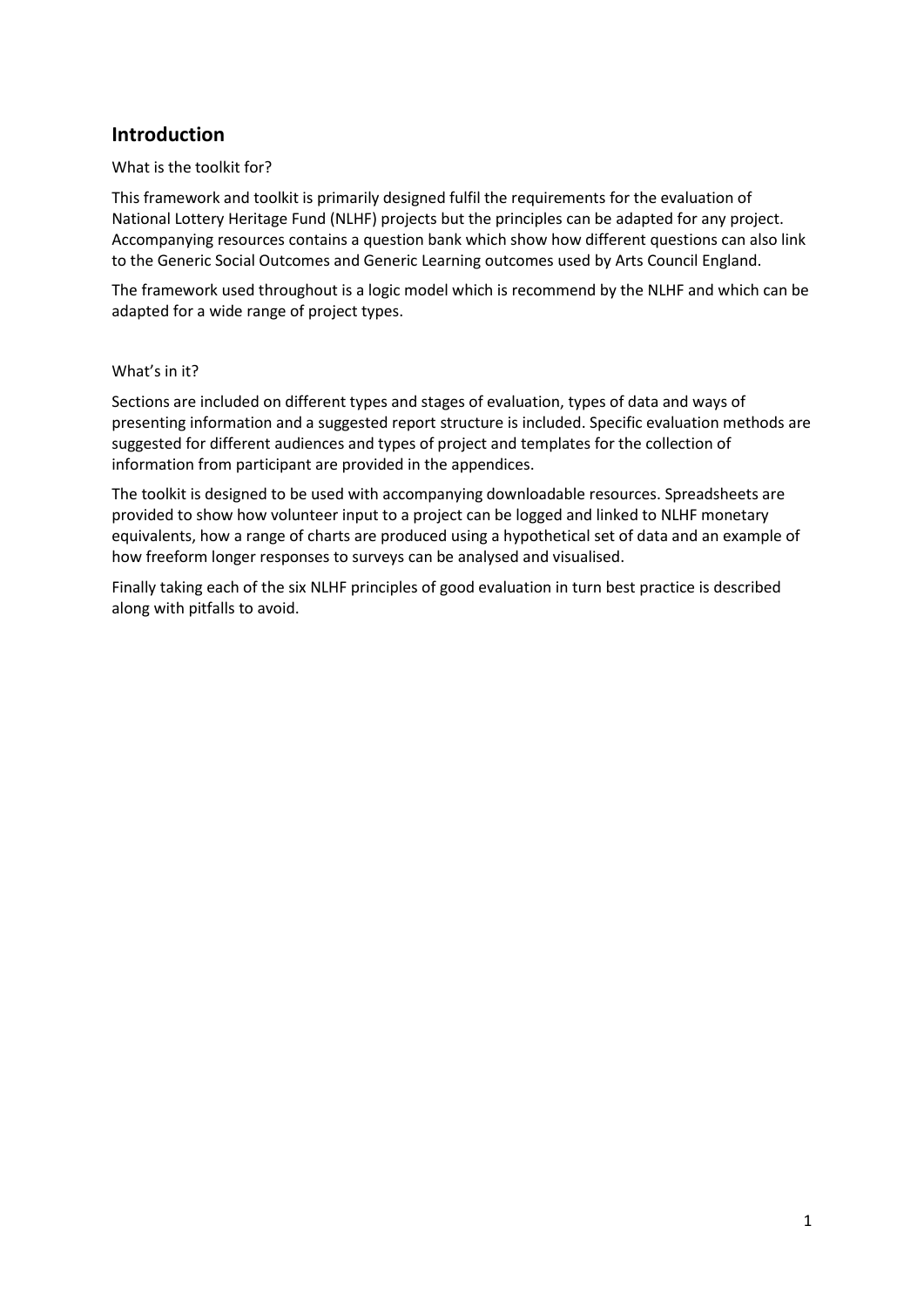## <span id="page-5-0"></span>**Introduction to evaluation**

#### <span id="page-5-1"></span>**What is evaluation?**

Evaluation is a way to help you understand and show others whether your work has met or exceeded your expectations. Good project and evaluation planning should be linked to the core values and vision of your organisation.

#### <span id="page-5-2"></span>**Planning your evaluation**

Evaluation planning should be built in at the beginning of your project planning. If you are clear about what the project aims and objectives are then you can plan evaluation at the same time. It is worth spending some deciding why you are going to evaluate your project and what you are going to do with the information gained from your evaluation. You may need to report to a funder but with a little planning you can also use evaluation for internal reporting and advocacy.

#### <span id="page-5-3"></span>**Types of evaluation**

There are different stages and types of evaluation

#### <span id="page-5-4"></span>Baseline Evaluation

Baseline evaluation will help you to understand your starting point. If your project is to change people's feelings or thoughts about a topic then you need to understand their starting point. Similarly if you want to show that you have engaged with a wider audience or targeted specific groups then you need an understanding of who is engaging before the project.

Spending some time researching who lives in the area of your project will allow you to compare this with those already engaging with a project, site or amenity and enable you to see who your missing audience is.

Norfolk County Council provides demographic data via Norfolk Insight, which is available to the public. See<https://www.norfolkinsight.org.uk/>

This provides data on

- Population
	- o Including ethnicity
	- Economy
	- Housing
	- Children and young people
	- Crime
	- Deprivation
	- Health
	- **Environment**

Department for Culture Media and Sport (DCMS) 'Taking Part' surveys are also available <https://www.gov.uk/guidance/taking-part-survey>

The Taking Part survey collects data on engagement with

- arts
- museums and galleries
- archives
- libraries
- heritage
- sport

Unfortunately the reports accessible are limited in scope and are Tableau data visualisations limited to regional data. It is possible to get access to more detailed data from the UK data service but you will need to register to access thi[s https://beta.ukdataservice.ac.uk/datacatalogue/studies](https://beta.ukdataservice.ac.uk/datacatalogue/studies)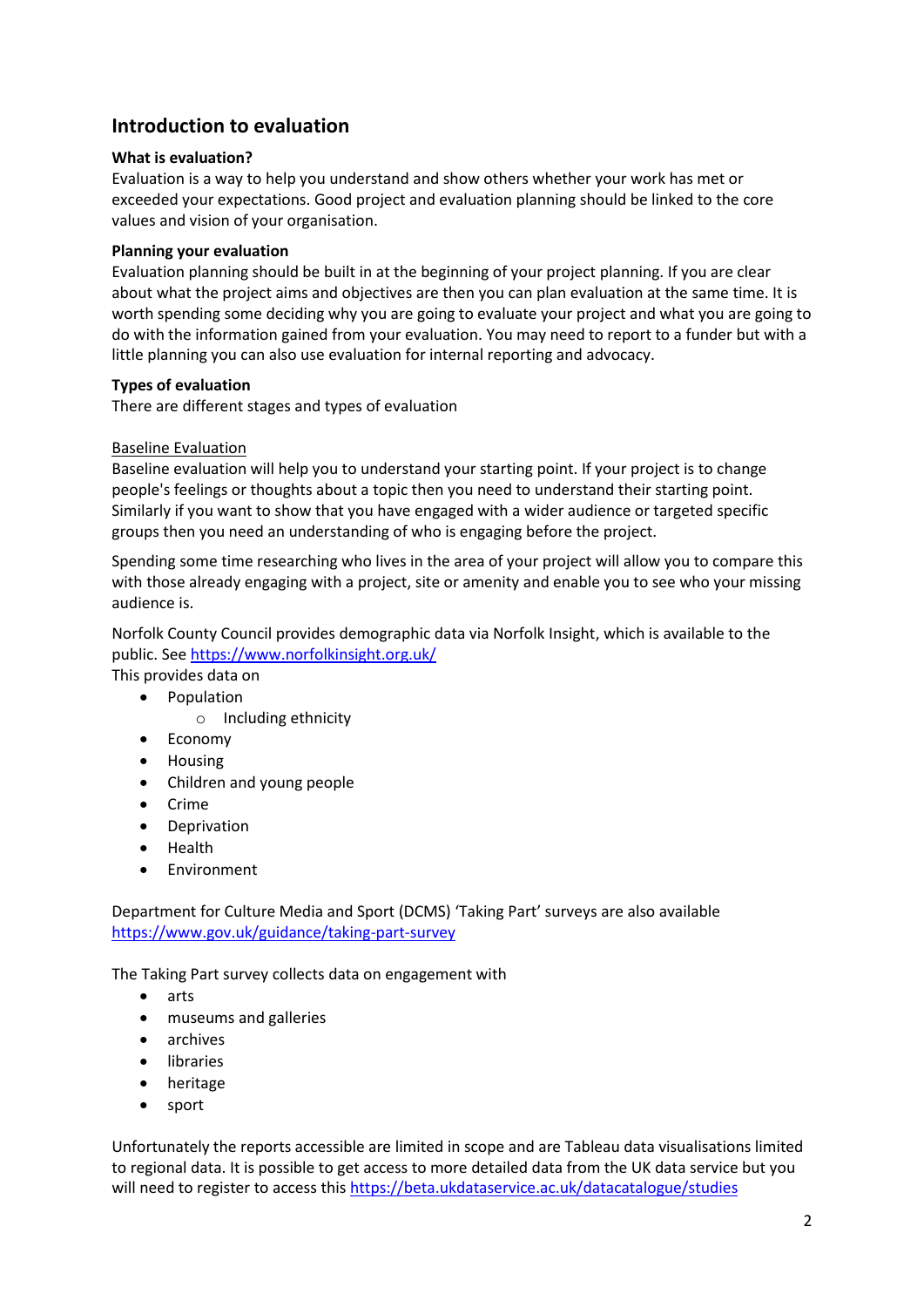Typically project plans will list groups they aim to target and these groups may be related to

- Age
- Ethnicity
- Gender
- Social class
- Those with disability
- People from a specific area/location

If your project plans to engage with any specific groups then you will need to develop an understanding of how these groups currently engage.

This can be done by

Targeted surveys to be repeated at intervals through the project

- Online
- Face to face

Interviews and questionnaires with volunteers when they start to be compared to exit interviews

Asking survey questions that link to these characteristic can be sensitive and you should be clear why you need to ask this and always allow participants not to answer if they so choose. You can make this a clear decision by asking them to tick a box 'prefer not to say' or encourage people to ignore questions that they don't wish to answer. The former option may allow you to analyse which questions people generally felt uncomfortable with but it may make a survey unwieldy.

Avoid assumptions that questions around gender are binary- the simplest way to do this is avoid tick boxes and simply leave space for people to write whichever gender they identify as.

Ideally any monitoring questions will be anonymous. If you are asking other questions which can identify someone (such as volunteers) then design any survey so that questions on characteristics can be submitted separately without the possibility of identification. If people are filling out paper surveys be sure that the monitoring questions can be separated. If you are undertaking surveys online you may need to consider two different surveys. Always explain why you are asking these questions and only ask them if they are relevant to your project aims.

If you do collect information which identifies people then you must consult with the Data protection Officer to make sure that what you are doing complies with GDPR and is in line with Norfolk County Council's Privacy Policy [https://www.norfolk.gov.uk/what-we-do-and-how-we-work/open-data-fois-and](https://www.norfolk.gov.uk/what-we-do-and-how-we-work/open-data-fois-and-data-protection/data-protection/privacy-notices)[data-protection/data-protection/privacy-notices](https://www.norfolk.gov.uk/what-we-do-and-how-we-work/open-data-fois-and-data-protection/data-protection/privacy-notices)

The question around employment on the template provided are designed to link to the Office for National Statistics Socio-economic classification (NS-SEC) coding tool [https://www.ons.gov.uk/methodology/classificationsandstandards/standardoccupationalclassificationso](https://www.ons.gov.uk/methodology/classificationsandstandards/standardoccupationalclassificationsoc/soc2010/soc2010volume3thenationalstatisticssocioeconomicclassificationnssecrebasedonsoc2010) [c/soc2010/soc2010volume3thenationalstatisticssocioeconomicclassificationnssecrebasedonsoc2010](https://www.ons.gov.uk/methodology/classificationsandstandards/standardoccupationalclassificationsoc/soc2010/soc2010volume3thenationalstatisticssocioeconomicclassificationnssecrebasedonsoc2010)

This is most accurate when used as part of face to face interviews but using the questions suggested on a survey will give you an idea of the socio- economic classification range of your audience.

It is suggested that you limit questions to the simplified method unless there is a real need for detailed information on socio economic classifications- this is a balance between asking more questions and risking people not responding because there are too many and asking fewer questions but getting them all answered.

<span id="page-6-0"></span>Examples of a form which can be used to collect demographic data and a' how to' guide for coding socio economic information can be found appendix 1.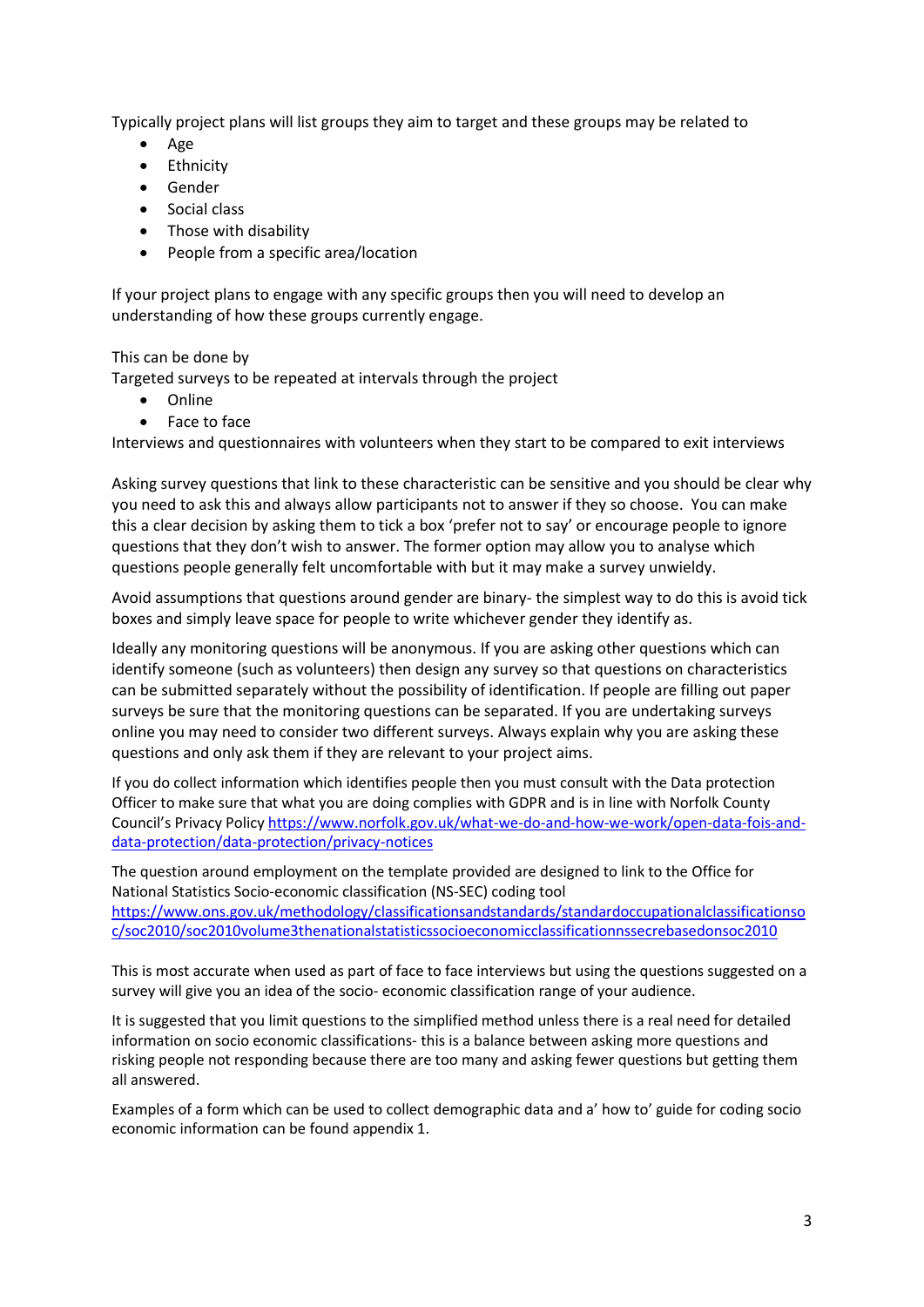#### Current levels of awareness

Some projects aim to raise awareness of heritage, for example 'the railway heritage of Marriott's Way'. To demonstrate this you need evidence of the pre-existing levels of awareness.

If possible face to face interviews in settings such as a shopping centre, supermarket or high street will give a good sense of this. Asking questions at heritage sites will skew results to those already interested.

Most supermarkets have community champions who may be happy to support you. For a high street contact the City or Town Centre Manager and for shopping centres looks for the centre manager.

Create one or two non-leading questions, for example for a project aimed at increasing knowledge of the role played by Maroni in Chelmsford people were asked 'What would you say Chelmsford is famous for' and shown an historic photograph of a Marconi factory and asked what they thought was made there.

The same questions can be asked online using social media accounts but be clear which are used and show that you understand any bias that may be introduced here. In the example above the Facebook account 'Chelmsford remembered' was much more likely to survey people, with an interest in local history than the group 'Chelmsford Community and chat'. It is also worth noting that Facebook and Twitter tend to be used by older people with Instagram more by younger users. Information on the 'digital divide' looking at groups that may be totally excluded from online surveys can be found on the ONS website

[https://www.ons.gov.uk/peoplepopulationandcommunity/householdcharacteristics/homeinternetandso](https://www.ons.gov.uk/peoplepopulationandcommunity/householdcharacteristics/homeinternetandsocialmediausage/articles/exploringtheuksdigitaldivide/2019-03-04) [cialmediausage/articles/exploringtheuksdigitaldivide/2019-03-04](https://www.ons.gov.uk/peoplepopulationandcommunity/householdcharacteristics/homeinternetandsocialmediausage/articles/exploringtheuksdigitaldivide/2019-03-04)

#### <span id="page-7-0"></span>Front End Evaluation

Front end evaluation helps you to check that your plans will meet the intended audience needs. This can be very important when putting in funding bids as many funders need to see that you are responding to your audiences' needs. If you plan to target a particular audience (schools or young people for example) then you may want to use a focus group made up of that audience to mind map areas of your project that interest them.

#### <span id="page-7-1"></span>Formative Evaluation

Formative evaluation keeps an eye on what you are developing and checks it continues to meet audience needs. It will help you to improve the design of your project. This takes place when you have something concrete to show such as interactive prototypes or drafts of text. Focus groups or visitor interviews can be very helpful here.

#### <span id="page-7-2"></span>Summative evaluation

Summative evaluation happens at the end of a project or at prearranged milestones although it should be based on data and information collected throughout the project. You might want to regularly interview visitors to gauge their understanding of a new information panel or ask them to fill out a questionnaire which measures their enjoyment of a new route on a trail.

#### <span id="page-7-3"></span>Longitudinal Evaluation

<span id="page-7-4"></span>Longitudinal evaluation takes place several months after the end of a project to show whether it has any longer term impacts. You may want to repeat a questionnaire designed to judge the understanding and enjoyment of a trail with new information boards for example or look for data on increased use of a path. This can be a tricky area for externally funded projects as, once the project has ended and the funding has finished there is no incentive or money to undertake this. NCC may want to consider adding in some longitudinal evaluation for larger projects.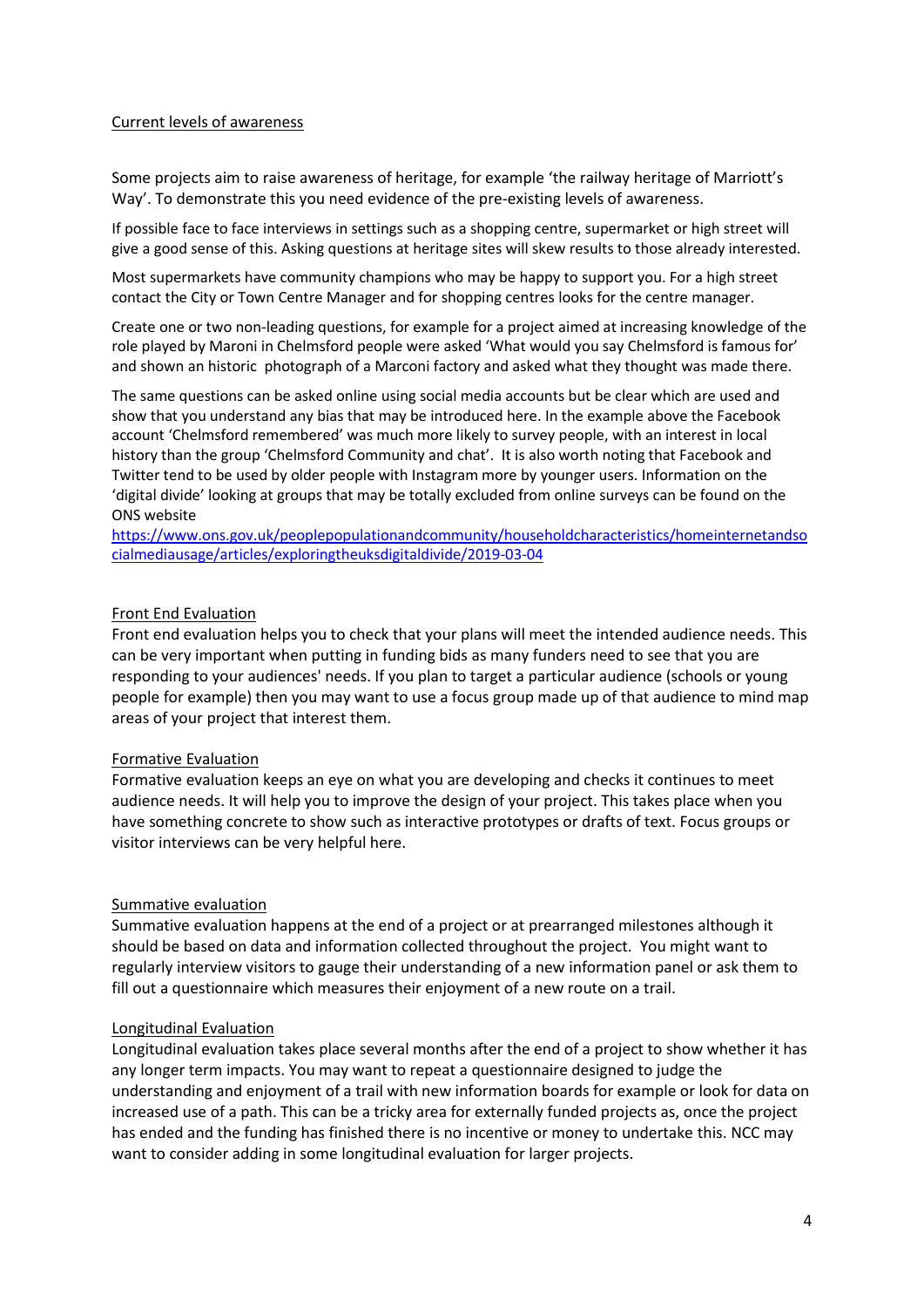#### **Triangulation**

Triangulation There is always a risk with evaluation that people may tell you what they think you'd like to hear. If you triangulate by using more than one technique or type of evaluation you can confirm that the results are all telling you the same story.

#### <span id="page-8-0"></span>**Data**

#### <span id="page-8-1"></span>Types of data

There are two types of data used in evaluation; qualitative and quantitative. Both have advantages and disadvantages and it is important to understand the limitations of each sort.

*Qualitative data* is typically descriptive. The data can be observed but not measured in a statistically meaningful way. The information collected could include peoples' feelings in response to changes to a building, their thoughts on a new information board or leaflet, how much they enjoyed an activity and how taking part in a project made them feel.

*Quantitative data* can be counted or measured. It may include examples such as 45% of visitors travelled for less than 30 miles to visit an attraction, or 56% of groups contained young people under the age of 16.

Both types of data can be used for any size of project and most evaluations will combine the two. Do be wary of using percentages as a default way of displaying results if your sample size is small (less than 100). It is often better to be clear about the numbers involved and use statements such as:

'17 of the 30 participants reported that they had increased their frequency of exercise as a result of improvements to the trail'

rather than the numerically correct but slightly misleading statement that:

'56% of participants reported that they had increased their frequency of exercise as a result of improvements to the trail'

#### <span id="page-8-2"></span>Collecting and analysing data

How many people will you ask and who will you talk to?

Qualitative data usually comes from a small number of in depth interactions with selected people or groups of people. Consider the resources you have available to support you in collecting this data. Face to face interactions are probably the most effective way to get good qualitative information such as focus groups or more in depth interviews. Open questions will enable you to elicit more detail from your interviewees. An open question will give your audience space to think and reflect on their experience.

Quantitative data usually represents a larger proportion of your audience (typically a minimum of 10-20%) and will be less in depth. Quantitative information can collected via self-completed questionnaires either on paper or increasingly, using a programme such as Smart Survey. (One quick cautionary note- programmes like Smart Survey will provide very nice looking graphs of responses and it can be tempting to simply copy these over but do be aware of the risk of overusing percentages described above- be sure what the results are telling you). Closed questions may be more helpful if you want to present quantitative data. Closed questions will limit the answers you can collect, are easier and quicker to answer and are easy to quantify.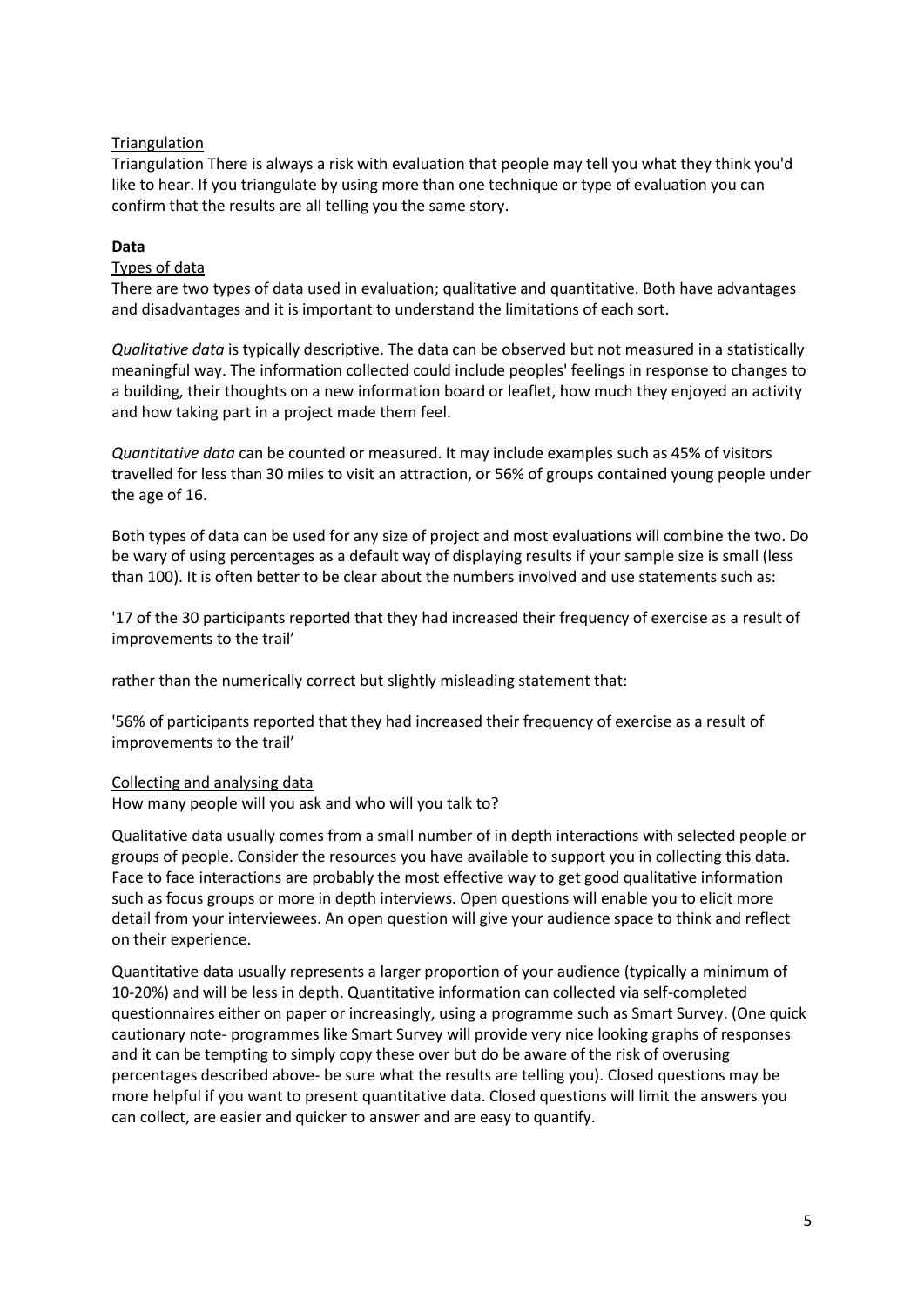Where possible include a scale:

Q Was it easy to find the route?

Not at all OK Very easy

You can easily adapt the idea of a scale to include younger visitors:

Q was your visit today fun? Colour in the right face



#### <span id="page-9-0"></span>Closed and open questions

Closed questions can usually be answered by a single word or short phrase- for example

- It is raining (yes/no)?
- How old are you?

Closed questions generally

- Are easy to answer
- Are quick to answer
- Give you facts
- Keep control of the conversation with the questioner

They are useful for

- Opening a conversation
- Giving people confidence to answer questions
- Checking understanding

• Open questions don't necessarily have one answer

- They ask people to think and reflect
- They ask for opinions, thought and feelings
- They give control to the respondent
- Open questions often start with 'what, why' or how'

Open questions

- Enable ideas to be developed
- Make people think and reflect
- Allow creativity

Your evaluation material will have a mix of open and closed questions. Closed questions are usually straightforward to quantify and report on whereas open questions will enable you to understand and report on impact but this may be more anecdotal.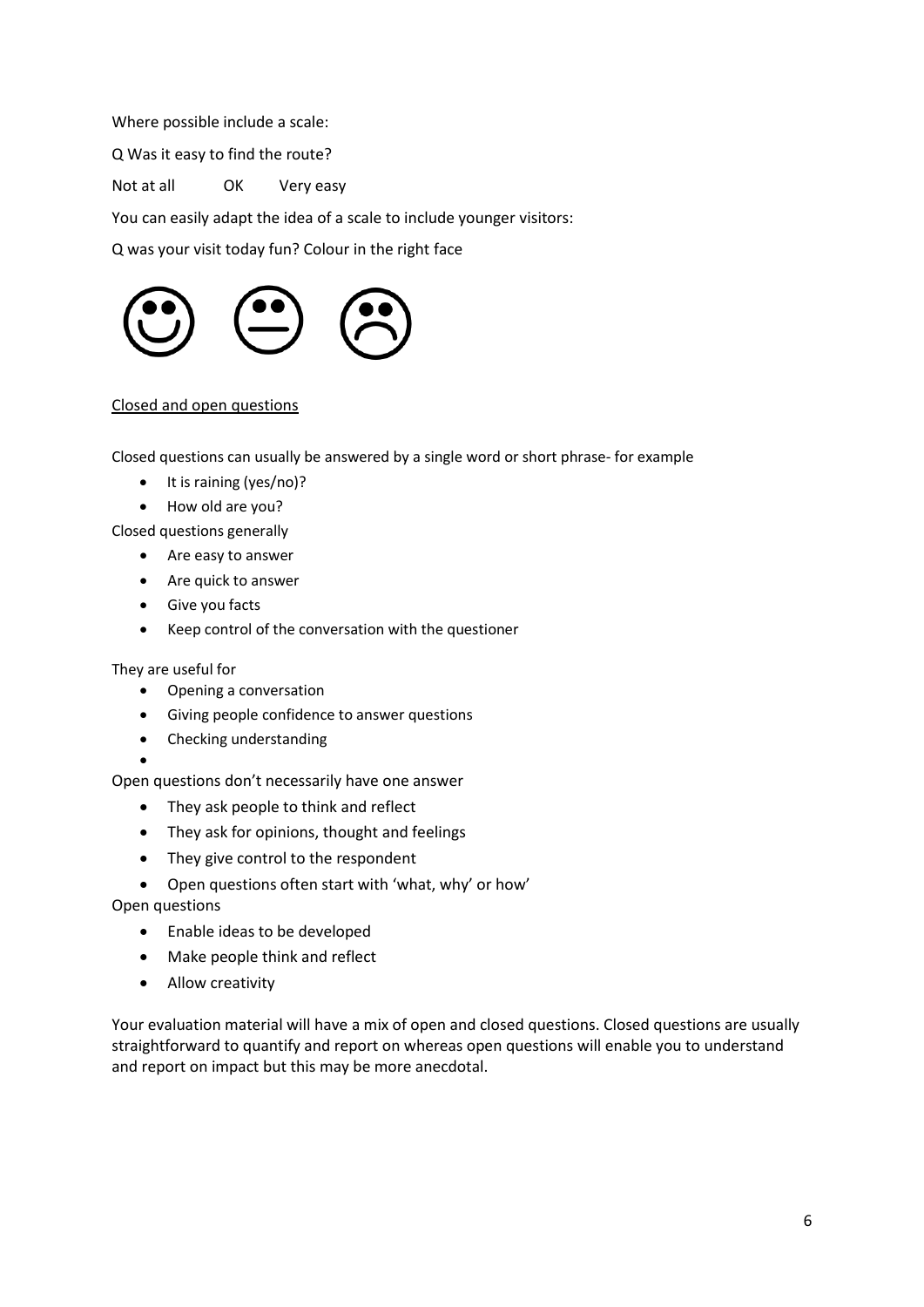## <span id="page-10-0"></span>**Presenting data**

#### <span id="page-10-1"></span>**Quantitative data**

In guidance the NLHF outline principles of a good evaluation report and states that *Data is subject to robust analysis to provide evidence on outcomes* They go on to say that evaluations need to be transparent about methods used in the collection, compilation and analysis of data presented.

#### <span id="page-10-2"></span>General points

Make sure baseline data is collected. The lottery is very clear that having an understanding of your starting point is an integral part of any robust analysis.

Be clear how the information was collected and what bias may have been introduced by the collection method. Describe any effort made to counter this bias. For example if social media was used to solicit online responses to a survey will this have missed out older people or those with limited access to the internet? Have you also tried to speak to these groups?

Always state your sample size.

Always say what time period a survey covers.

If you are talking about a sub-set of visitors be clear what proportion of your overall visits this represents. State whether you think this a reasonably representative proportion and if it's lower than you would have liked say so and say why. The NLHF gives as a good example

*A survey was sent out to the cohort of volunteers in the Archeox database. The database included 642 volunteer email addresses, of which 44 were no longer active (total active emails = 598). A benchmark for good engagement from an email survey is a 10% response rate, and the Archeox volunteer survey received an actual response rate of 17% (101 survey submissions).*

Don't use spurious accuracy by having figures or percentages shown with lot of figures after a decimal point. Unless there is a good reason not to, round up or down to the nearest whole number. If you have a small number to report on use tables, lists or short paragraphs to describe the information. As a rule of thumb don't convert figures to percentages useless you have a minimum sample of 100.

Larger datasets can be shown and analysed using appropriate visualizations. For quantitative data this is most likely to be a chart. The examples below are generated using a hypothetical data set showing visitor numbers over two years to a visitor attraction (see working examples.xlsx)

#### <span id="page-10-3"></span>Charts

Line charts are useful to show trends such a change over a time period and to compare trends using the same time frame. They can be annotated to provide some analysis.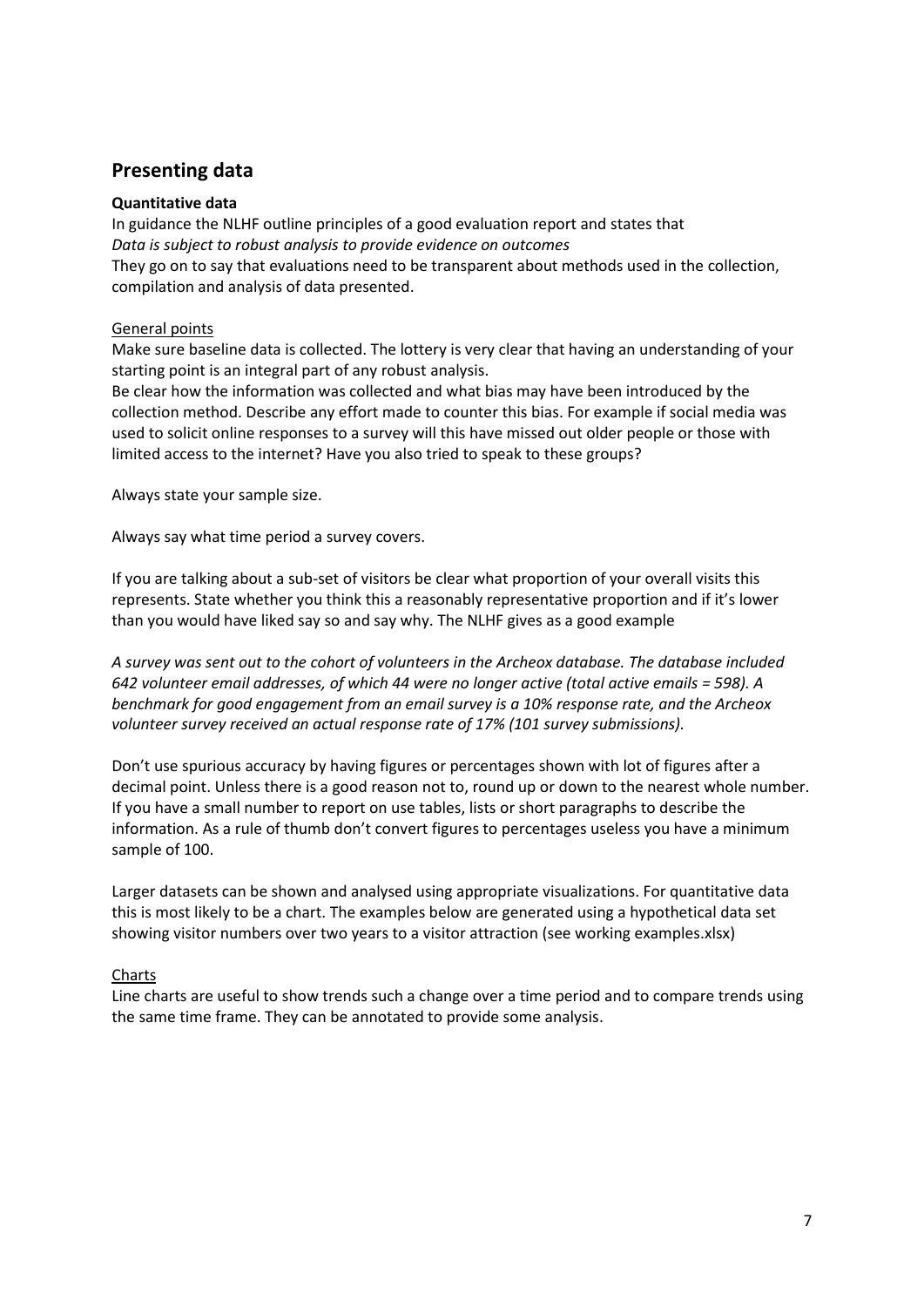

Column charts are useful if you want to compare items in a specific range of values. They are good for comparing a single category of data between sub items. For example, if you wanted to use the data from the chart above to understand distribution across 12 months of a year.



A clustered column chart can be used to show comparisons of multiple categories of data within a specific range of values.



A stacked column will allow you to compare items within a specific range as well as show sub items. If visitor data shows adults and child visitors over a year a stacked column can show any changes in this pattern throughout the year.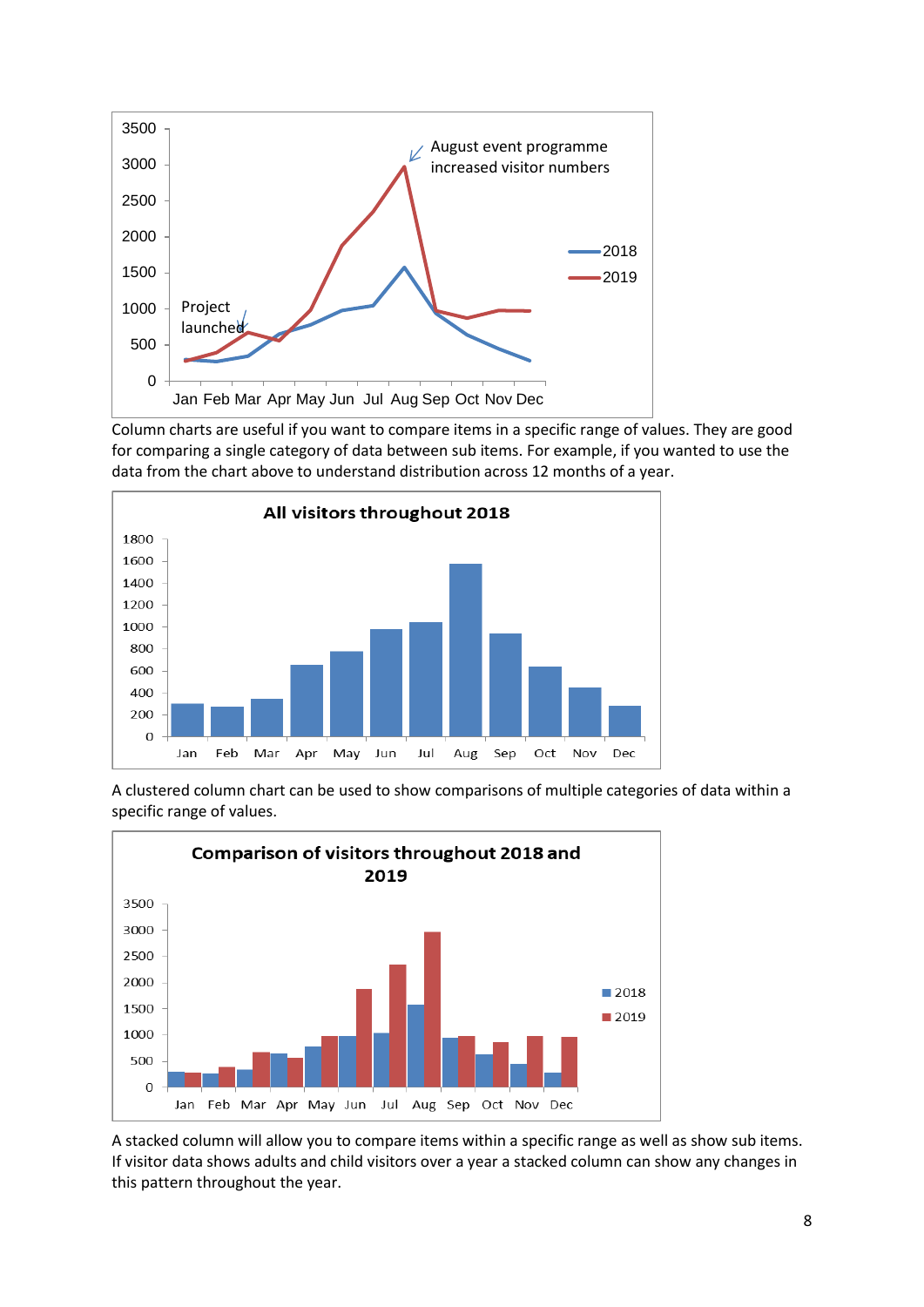

If your numbers are large enough then converting this data to percentage and using a stacked column gives a clear picture



N=8274 (if using % it's a good idea to show the total number)

This example shows more clearly than the first stacked column that the proportion of child visitors is higher in the spring and summer months.

Pie charts can be useful if comparing a small number of categories. If too many are used the 'slices' become too small to see and are hard to interpret.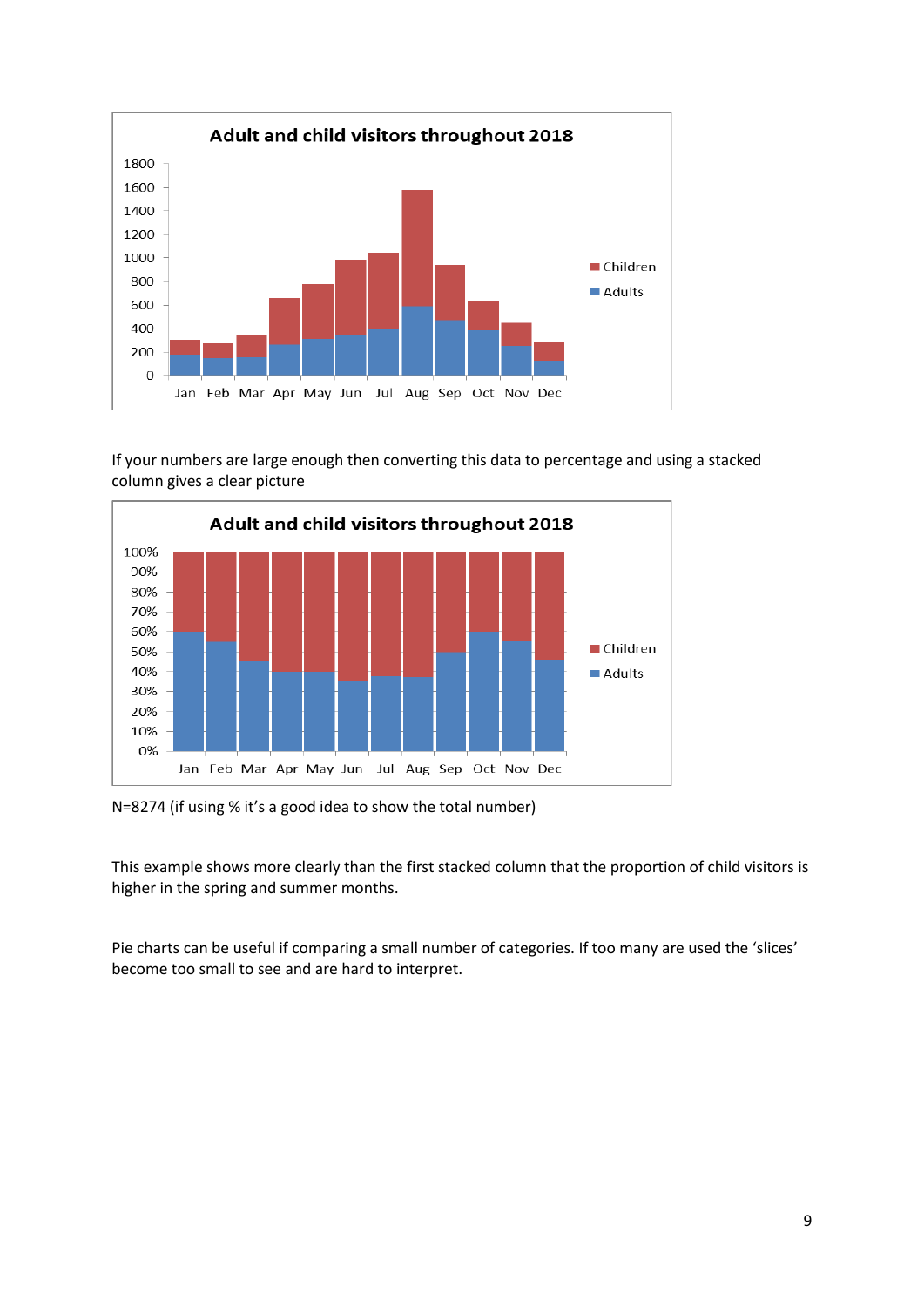

#### N=8274

Combining two chart types can help to compare two categories and are often used to show targets versus results



In general always provide the raw data as an appendix and add some commentary to each visualisation to interpret and analyse what you are showing.

#### <span id="page-13-0"></span>**Qualitative data**

Feedback forms or cards will often have an 'other' section and will yield results that are harder to quantify than tick boxes or responses on a scale. If there are a small number of responses then summarising them in table with some commentary is sufficient. Listing responses may also be enough for small groups or events. However, for larger data sets it is possible to visualise the data using a word cloud which will emphasise more frequently used words by showing them in a larger font than those words which were used less often.

However you plan to report on or summarise the information it is a good idea to present the results in an appendix of your report. Entering the information into a spreadsheet will give you flexibility to create tables, lists and manipulate and export data to help with visualisation.

<span id="page-13-1"></span>If you have a large number of responses to log then ensure consistency by agreeing on formats such as the use of capitals and abbreviations. It is possible 'clean' the data but it saves a lot of time if a consistent standard is followed. Use the review function to check spelling to help pick up typos.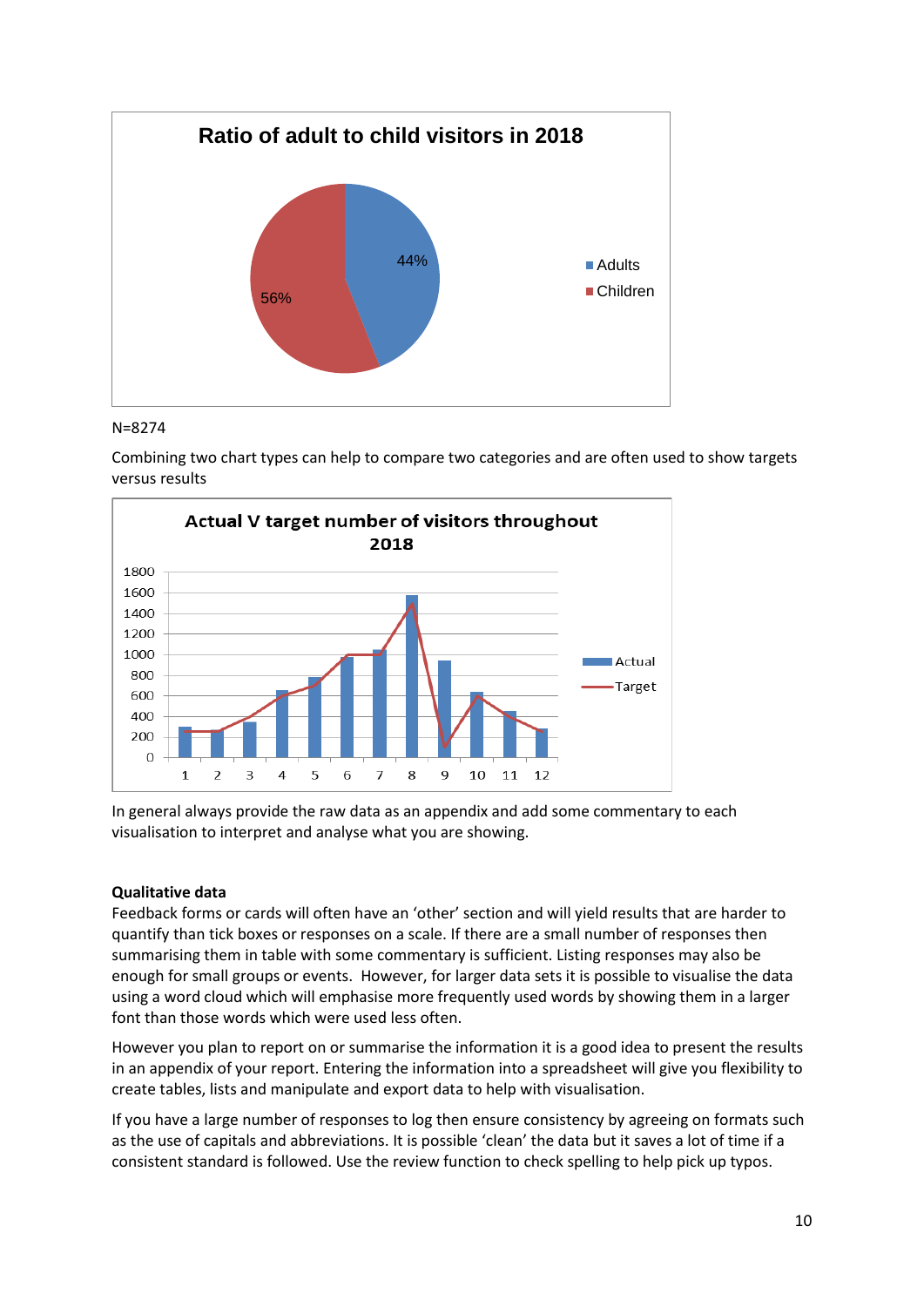#### Steps to create a word cloud

Review your data and look for consistent patterns in the comments. In particular look for words that link to outcomes. Select key words that you want to reflect on (around 30 works well).

There are various ways to manipulate the information to give you a frequency count of how often words are used in a range on a spreadsheet. If the key words are agreed before the data is entered because the results have been reviewed as they come, in then have columns next to the detailed entry and either use a quick coding method or enter single the key words. You can then summarise these words using the COUNTIF function. This will only count exact matches.

To count the number of times a word is used within a range which includes sentences then an array formula can be used

=SUMPRODUCT(LEN(*range of cells*)-LEN(SUBSTITUTE(UPPER(*range of cells*),UPPER(*cell with text* ),"")))/LEN(*cell with text*)

(a worked example can be found in the spreadsheet Word Cloud example).

After the number of incidence has been summed used

=REPT(CONCATENATE(text," "),count)

to list the word for the number of times it is used (most word cloud generators need this)

The cloud below was created usin[g https://worditout.com/](https://worditout.com/)

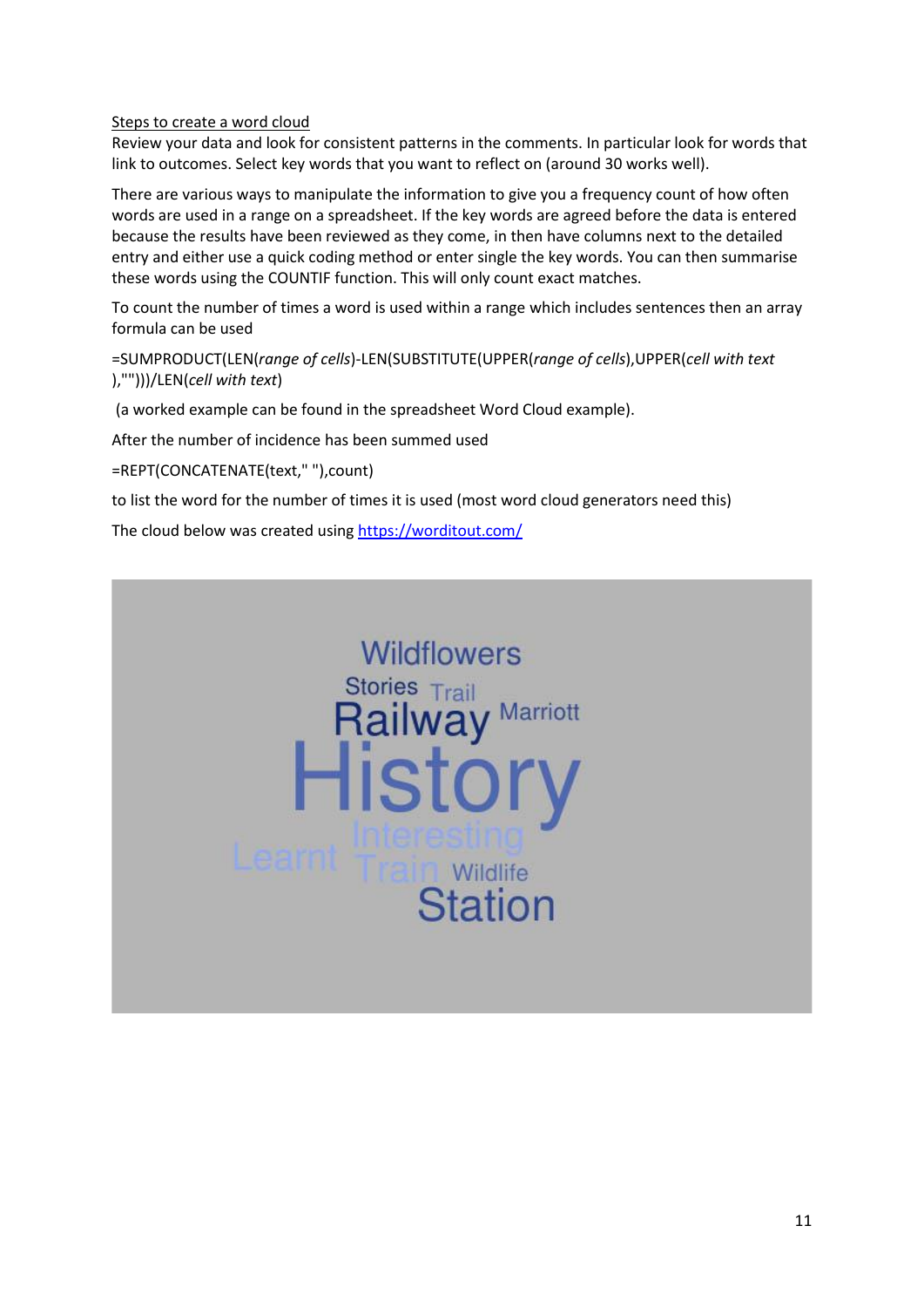## <span id="page-15-0"></span>**Collecting data on digital inputs**

Many projects now produce a website or app. Outputs for a website can be measured using Google analytics so ensure that this capability is building to any site.

Be clear what outputs you are collecting and that you are consistent with reporting. Pageviews will show you the total number of times content was viewed during a specific time period. Unique pageviews aggregates the views of a user so if a user visit a website and loads a page five time this will show five pageviews but one unique pageview. Be consistent with which you choose to record.

Unless a website is a large part of a project you are unlikely to need more complex reporting. Understanding how to measure the number of users or number of times pages are seen is useful as you can link peaks to project events and publicity. If a website is the **key** part of your project then build evaluation into the brief for the developer as this is a specialist area.

With apps ensure that the app developer can build in any data collection you will need. You should at the least be able to report how many times an app has been downloaded.

Social media activity can be measured using built in 'insights' which will show how many followers a page or account has and will give a useful indication of your project's reach.

Outcomes from digital inputs can be collected by using online surveys flagged up on those platforms (some sample questions are in the question bank). Regular summaries of comments on social media posts can also give useful feedback on how other elements of a project were received such as comments after a visit to an event.

## <span id="page-15-1"></span>**Suggested report structure**

#### <span id="page-15-2"></span>**Introduction to the project**

Brief description of the project –key dates and what was achieved.

#### <span id="page-15-3"></span>**Evaluation framework**

Describe the framework used and how it was undertaken- for example.

The evaluation was undertaken by (…staff external to the project, project staff, our volunteers, an external project evaluator). (*If by project staff, outline the internal monitoring put in place to avoid bias such as regular reporting to line management, oversight by senior staff, use of external standards)*

This report is structured to reflect the approved purposes of the grant laid out in the project Activity Plan.

Or

The report is structured to reflect the activity plan and is divided into volunteering, events, exhibitions, new interpretation, the provision of new facilities …..

*Approach 2 can give a clearer report as, for example volunteering can be relevant to a range of the approved purposes of the grant. The NLHF give as a good example a report which was divided into each project activity.*

Appropriate methods to capture input, outputs and outcomes were developed for each element of the project and are described in the relevant sections.

*You could choose to list data collection methods in one section but if this is a long report adding this to each section gives a clearer report. If this leads to a lot of repetition have a summary of research methods section here.*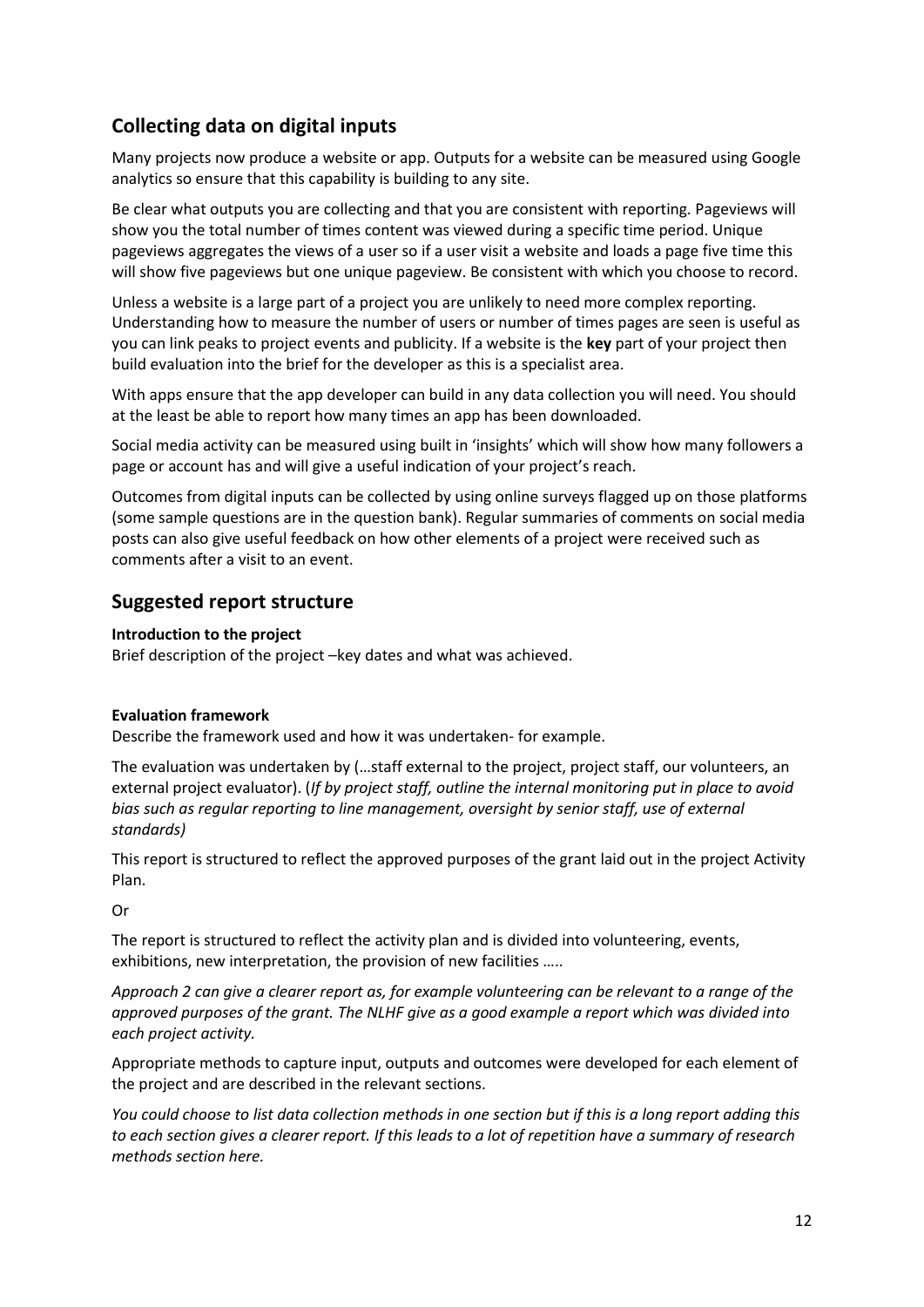The overarching framework uses a logic model:

| Input                            | Outputs           | Outputs                                                   | Outcomes - select which apply                  |
|----------------------------------|-------------------|-----------------------------------------------------------|------------------------------------------------|
|                                  | <b>Activities</b> | Participation                                             | (All NLHF projects must meet outcome 1,        |
|                                  |                   |                                                           | shown in bold)                                 |
| volunteer and                    | Events            | Visitors to                                               | A wider range of people will be involved in    |
| staff time and                   | Exhibitions       | events and                                                | heritage                                       |
| resources                        | Research          | exhibitions                                               | Heritage will be in better condition           |
|                                  | <b>Building</b>   | Volunteers                                                | Heritage will be identified and better         |
|                                  | Conservation      | Audiences                                                 | explained                                      |
|                                  | Interpretation    | Users of new                                              | People will have developed skills              |
|                                  | Work with         | facilities                                                | People will have learned about heritage,       |
|                                  | specific          | Specific group                                            | leading to change in ideas and actions         |
|                                  | groups            | members<br>People will have greater wellbeing             |                                                |
|                                  |                   | The funded organisation will be more resilient            |                                                |
|                                  |                   |                                                           | The local area will be a better place to live, |
|                                  |                   |                                                           | work or visit                                  |
|                                  |                   |                                                           | The local economy will be boosted              |
| <b>Underlying Assumptions</b>    |                   | <b>External Factors</b>                                   |                                                |
| How will activities lead to      |                   | Have other factors influenced outcomes?                   |                                                |
| intended outcomes?               |                   | Covid 19 is a n obvious example but others could be a new |                                                |
| Make sure that links are spelled |                   | competitor nearby, roadworks impacting an event, bad      |                                                |
| out                              |                   | weather,                                                  |                                                |
|                                  |                   |                                                           |                                                |

<span id="page-16-0"></span>Outcomes can of course be altered for different funders or schemes.

#### **Baseline**

Explain your baseline figures and their relevance to the project

- Local area statistics
- Current users
- Current level of awareness
- Views of current visitors

#### <span id="page-16-1"></span>**Project activity one**

Give a brief description of the activity to include a clear description of how it was expected to link to the desired outcomes.

#### <span id="page-16-2"></span>Input

A short paragraph outlining time spent by staff and volunteers (and the financial equivalent of their time), materials used and budget spent.

#### <span id="page-16-3"></span>**Outputs**

What happened-i.e. how many events were produced and how many visitors attended. Explain how any figures shown were collected. If figures were estimated be clear on the rationale used.

#### <span id="page-16-4"></span>Outcomes

Show how outcomes were measured by including a list of the questions asked or a description of activities undertaken. Explain what proportion of visitors were surveyed and responded and be clear about any bias that you think may have been introduced by the collection method. Explain the use of alternative ways of collecting feedback to help triangulate the data.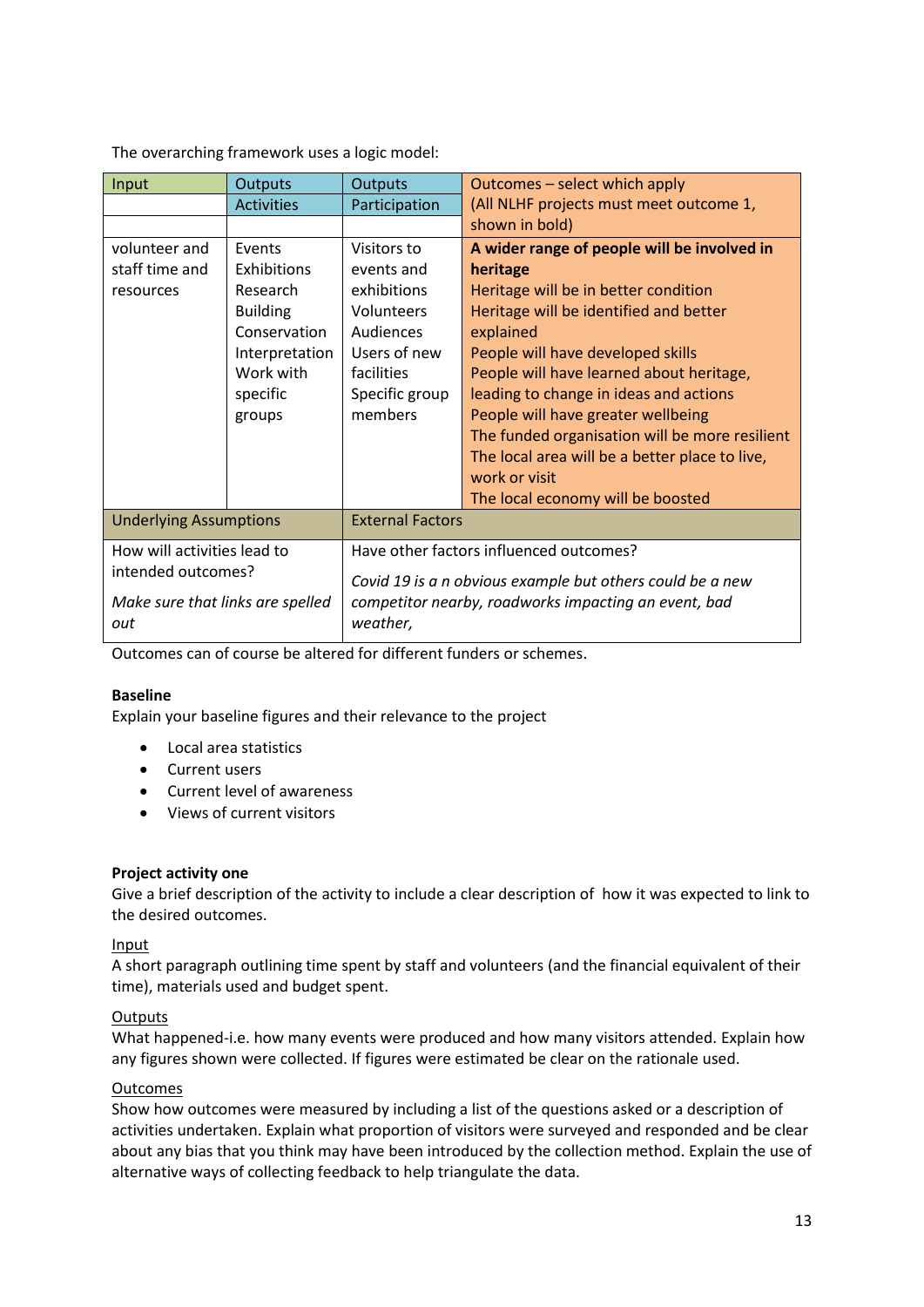Summarise what outcomes were met by this activity by presenting results (see presenting the data section) and discussing what they mean. Flag up any unexpected outcomes

#### <span id="page-17-0"></span>Key successes and lessons learnt

Pull out anything that worked well and flag this up explain why you think it went well. Be honest about things that didn't work so well and how you used this to adapt the project going forward or how you would recommend others do. This might include for example, lower visitor figures than hoped because publicity didn't work as expected, poor attendance due to bad weather or a targeted audience not attending because engagement didn't go as hoped.

Being honest about what didn't work as planned alongside celebrating success will demonstrate to funders that an evaluation report is objective and free from bias.

<span id="page-17-5"></span><span id="page-17-4"></span><span id="page-17-3"></span><span id="page-17-2"></span><span id="page-17-1"></span>**Review** What worked well What didn't work well and why What would have happened without the project? **Summary** What are the key things that have been learnt by the team running the project? What would you do differently next time? What would you recommend other groups do differently if running similar projects?

#### <span id="page-17-9"></span><span id="page-17-8"></span><span id="page-17-7"></span><span id="page-17-6"></span>**Using photographs**

As a minimum the NLHF will want four images which they can use for their internal reporting and advocacy. If you are using images with identifiable people in them be aware that they may also be used on the NLHF website or in their reports so make sure any permission forms that you use include that information.

Use photographs to show a range of different people at events or exhibitions as well as participants and volunteers. Have at least one example which includes NLFH branding prominent so that you can demonstrate how the grant was acknowledged.

Make sure that before and after photographs are taken for any clearance, restoration or building work.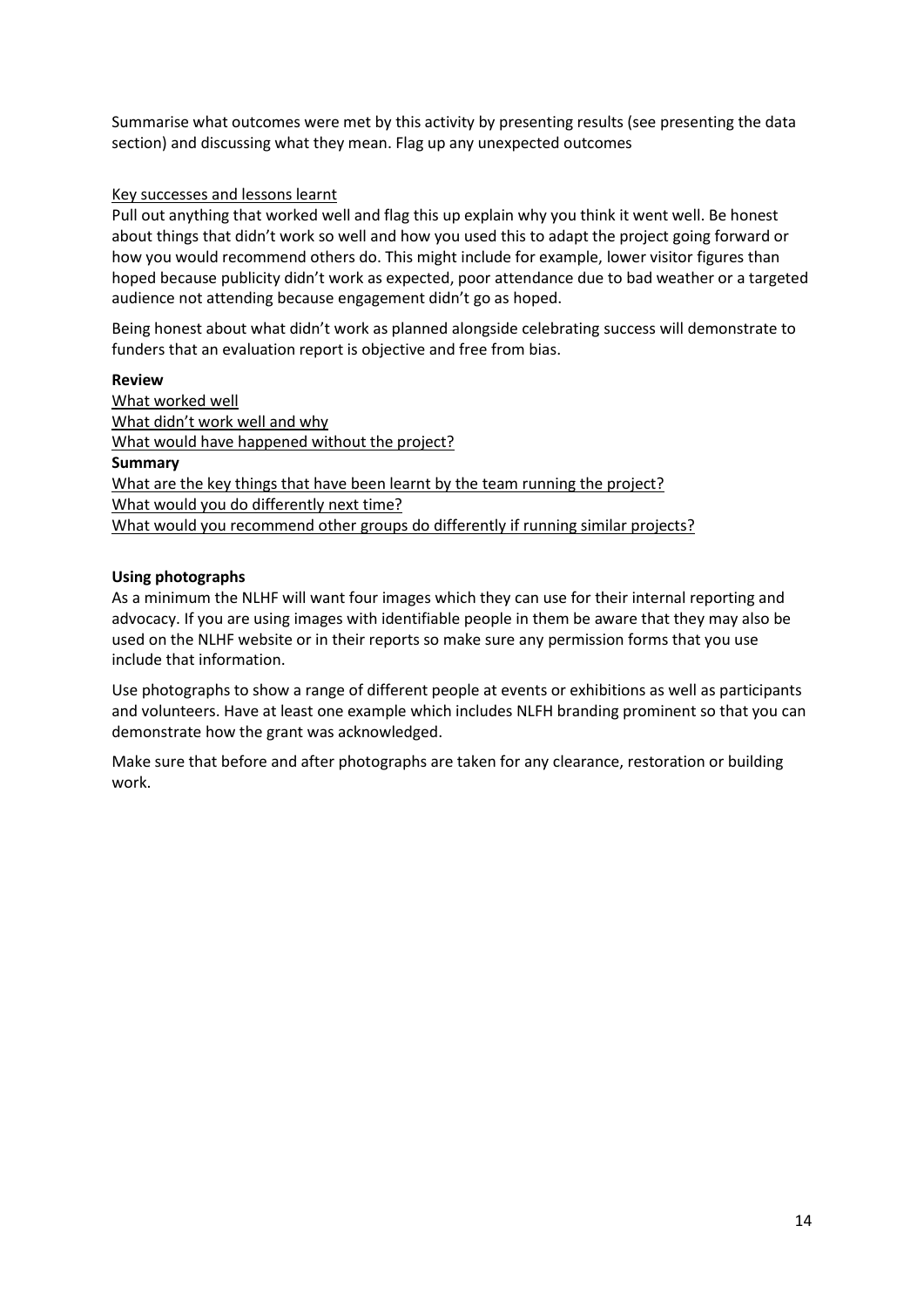## <span id="page-18-0"></span>**Focus Groups, user groups and steering groups**

#### <span id="page-18-1"></span>**Focus groups**

Focus groups can be invaluable when looking for evidence that a project or programme is needed and for steering the direction of a project or programme. However, it can be difficult to recruit members and you need to consider who to invite and how to run the session.

Focus groups are typically run as a group interview to gather thoughts and options around a proposed activity. Members may be unfamiliar with an area or amenity never having used or visited it and so will not have preconceived ideas. Typically a focus group would meet once and participants wouldn't necessarily know each other.

#### <span id="page-18-2"></span>**User groups**

A user group would be made up of current users of a facility – for example running and walking groups using the Marriott's Way who are already familiar with the facility and will probably have strong views on changes and improvements needed.

Special interest user groups may include youth groups, school children, and groups supporting people with disabilities. They bring their own specialist skills to the table and this should be reflected in your work with them. Youth groups and schools can be rewarded by taking part in free activities offered by the project. If you want teachers to spend time out of school advising you then consider paying supply costs to the school to free them up. Twilight sessions (run straight after school finishes) rarely work as teachers often have unexpected demands on their time and will sign up but be unable to attend.

Consulting support groups for people with a range of disabilities such as MIND, SCOPE, RNIB, and RNID can be very helpful to ensure accessibility is built in from the start and you should budget to pay for their time and advice. Recruiting individuals to advise you on particular areas of accessibility can also be helpful and you should offer remuneration for their time on a professional level.

#### <span id="page-18-3"></span>**Steering groups**

Steering groups are people invited to support the project because they have specialist knowledge or represent project partners or a demographic that you want to ensure are engaged. These groups would meet at regular points throughout the project to review progress and plans and suggest any changes.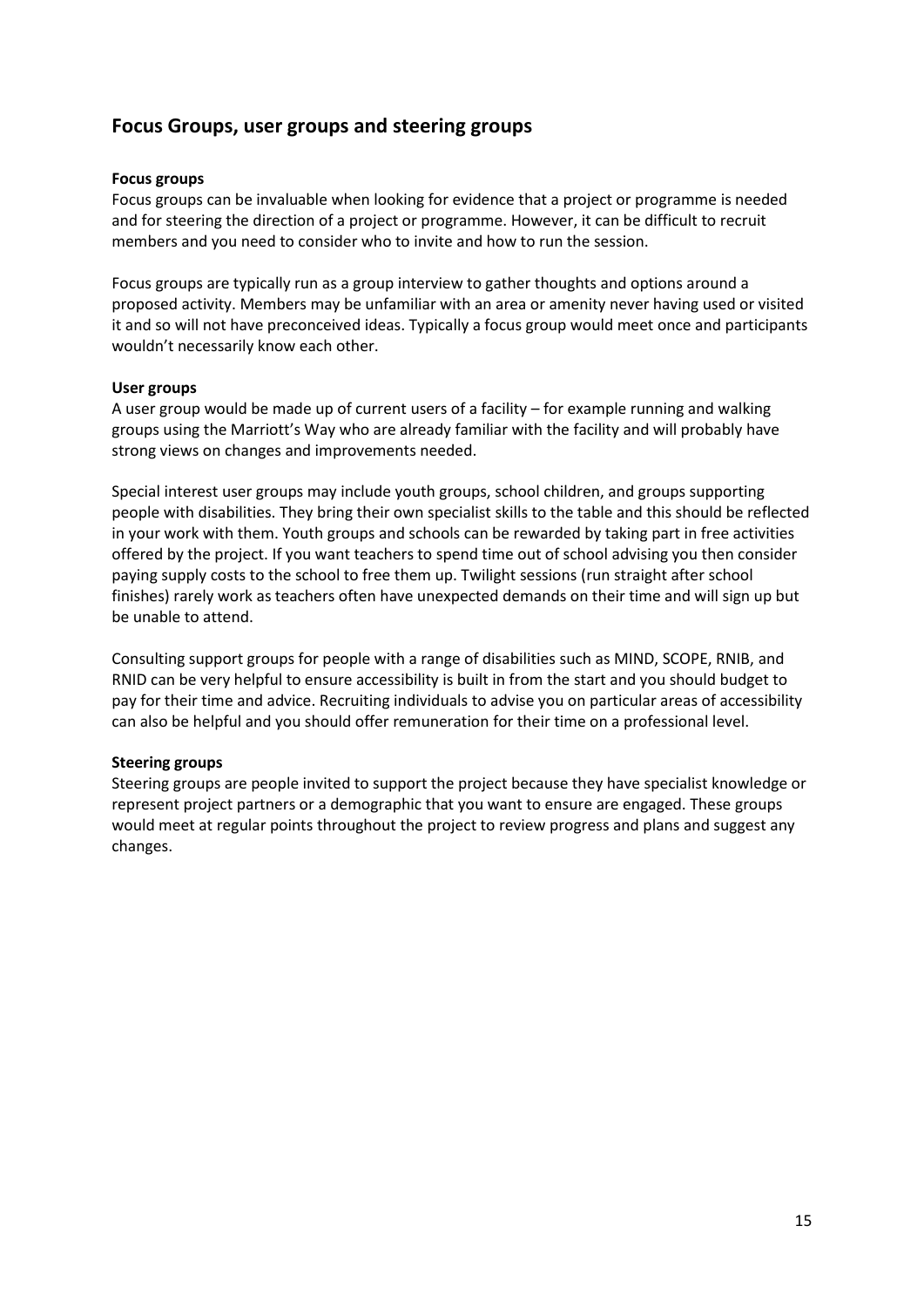## <span id="page-19-0"></span>**Volunteers taking part in a project**

#### <span id="page-19-1"></span>**Aims**

<span id="page-19-2"></span>Project Aims

- How many volunteers will you work with?
- Are you targeting a particular audience?
- What do you hope volunteers will gain from taking parts?
- What do you hope volunteers will contribute?

#### <span id="page-19-3"></span>Volunteer aims

- What is their motive for volunteering?
- What do they hope to gain from volunteering for the project?

#### <span id="page-19-4"></span>**Input**

#### <span id="page-19-5"></span>Volunteer recruitment

- Money spent on adverts
- Time spent on partnerships with other organisations
- Web resources/platforms used
- Recruitment events
- Time spent meeting and interviewing volunteers

#### <span id="page-19-6"></span>Volunteer management

- Cost of posts created to manage volunteers
- Proportion of time spent by other staff on volunteer management and cost estimate
- Item bought to support volunteers (PPE, office kit)
- Volunteer training costs
- Volunteer expenses (travel, refreshments)
- Volunteer recognition (celebration events, social events)

#### <span id="page-19-7"></span>**Outputs**

- Number of hours logged by volunteers on different tasks
- Equivalence in costs
	- − Unskilled £50 per day
	- − Skilled £150 per day
	- − Specialist/professional £350 per day
- What they have achieved. For example:
	- − Number of photographs digitised
	- − Area of a site cleared of undergrowth
	- − Number of oral history recording made
	- − Number of species of plant logged

#### <span id="page-19-8"></span>**Outcomes**

Volunteers have

- Learnt new skills
- Had an enjoyable experience
- Learnt about heritage/natural heritage/ archives etc.
- Plan to engage more in future
- Plan to volunteer elsewhere
- Have improved well being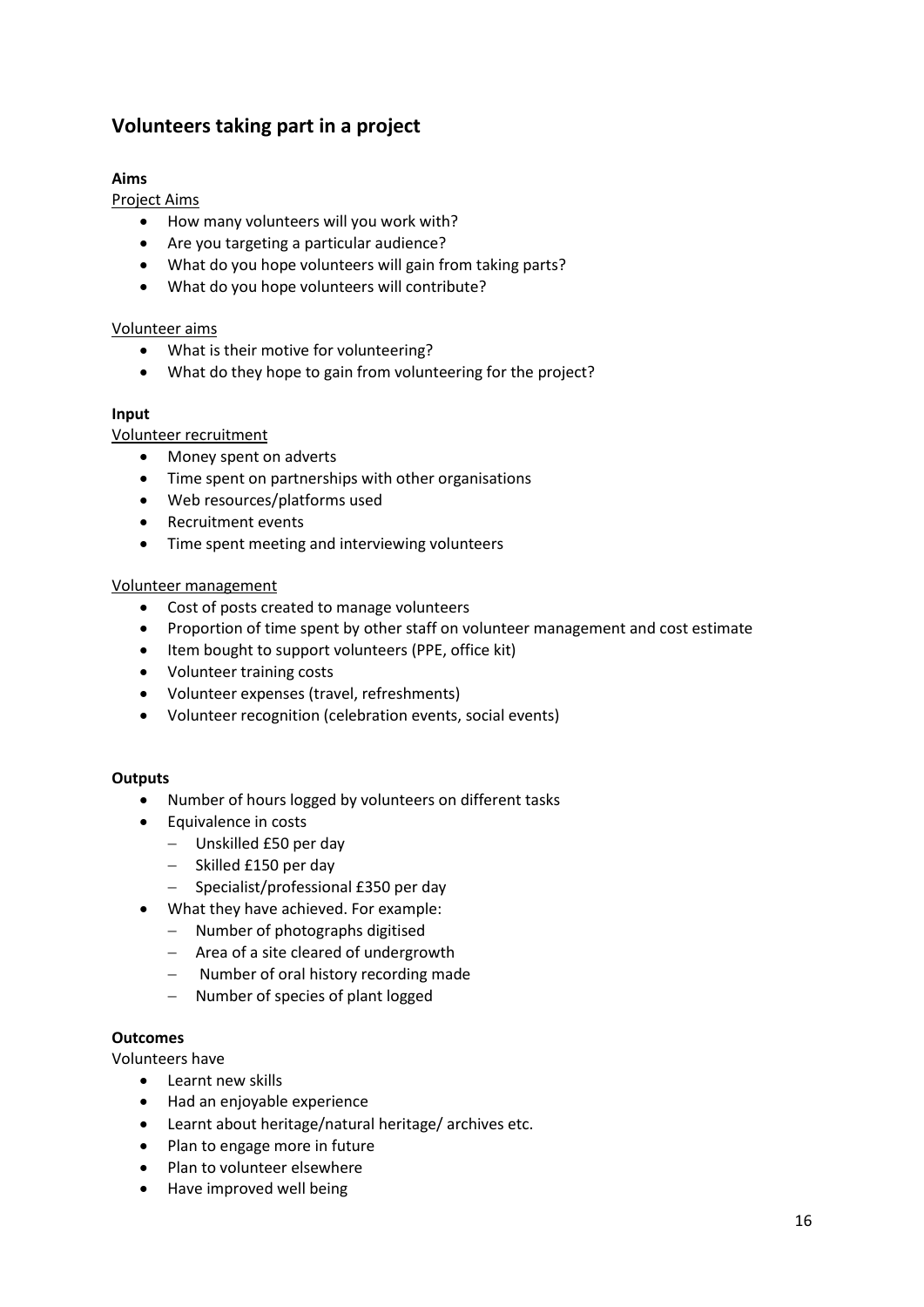Appendix 2 shows how baseline information can be collected. An exit interview or survey for each volunteer will help to understand what the volunteers gained from taking part in the project and will help you to show which outcomes have been achieved. Example questions are shown in the question bank. Volunteer time logs.xlsx show how time can be logged.

## <span id="page-20-0"></span>**Events and exhibitions**

#### <span id="page-20-1"></span>**Aims- events**

<span id="page-20-2"></span>Project Aims

What will this event do to support your project aims? For example

- Celebrate a milestone in the project
- Inform more people about the work
- Entertain

#### <span id="page-20-3"></span>Event Aims

What are the specific aims for this event? Do you want to

- Target a specific audience
- Attract a number of attendees
- Inform about particular elements of project

#### <span id="page-20-4"></span>**Input**

- Staff time
- Volunteer time

Event costs e.g.

- Venue hire
- Performers
- Publicity
- Insurance
- Stalls/marquees

#### <span id="page-20-5"></span>**Outputs**

- Number of performances stands/ groups attending
- Overall numbers attending
- Numbers attending from targeted audiences
- Average dwell time

#### <span id="page-20-6"></span>**Outcomes**

- People learnt new information
- Peoples' views were changes
- People had an enjoyable experience

#### <span id="page-20-7"></span>**Aims -Exhibitions**

#### <span id="page-20-8"></span>Project Aims

How is this exhibition contributing to the overall project aims?

- People will have learnt new information
- people will have changed their minds about something

#### <span id="page-20-9"></span>Exhibition aims

What are the specific aims of this exhibition?

- To tell one part of a story
- To appeal to particular audience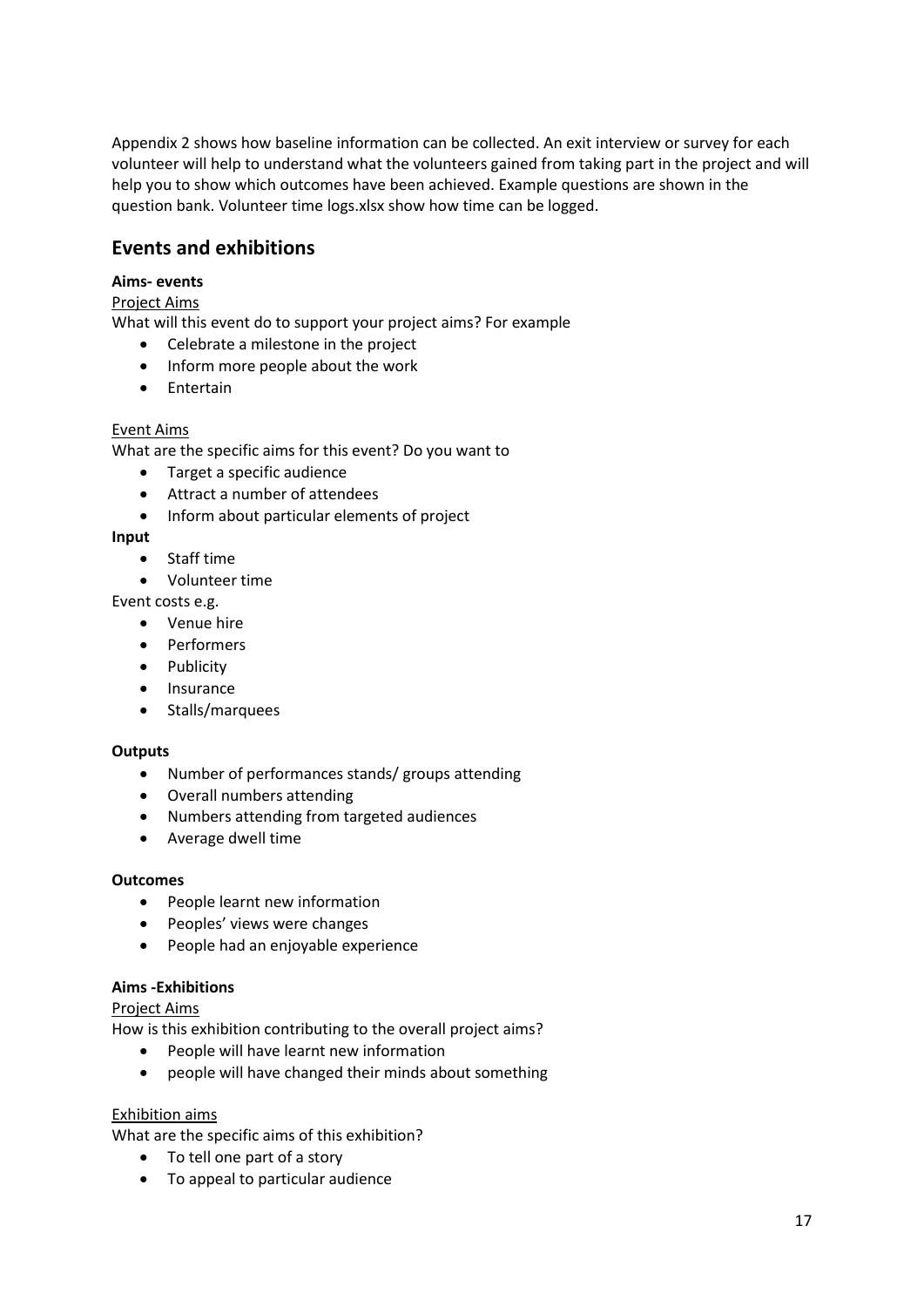#### <span id="page-21-0"></span>**Inputs**

- Staff time
- Volunteer time
- Design costs
- Printing and production costs
- Insurance
- Transport costs
- Installation costs

#### <span id="page-21-1"></span>**Outputs**

- Overall numbers attending
- Numbers attending from targeted audiences
- Average dwell time

#### <span id="page-21-2"></span>**Outcomes**

- People learnt new information
- Peoples' views were changes
- People had an enjoyable experience
- Heritage is better understood
- You may want to set specific learning Outcomes to measure against and think about what every visitor whatever their level of interest or age will take away, what most will learn about and what some (those with deeper engagement or interest) will learn about.
	- − Everyone will have learnt a
	- − Most will have learnt b
	- − some will have learnt c

#### <span id="page-21-3"></span>**Evaluation baseline information**

Understanding your potential audience will help to determine whether you reached all groups within the population. For a large scale event or exhibition people may be happy to travel for an hour whereas smaller events will attract more local audiences.

If your project covers several years and has a number of events or exhibitions then you can compare your audience make up as the project progresses.

Many of the methods for evaluating events and exhibitions are similar and using the same set of questions and techniques for both as part of a project will give comparable results.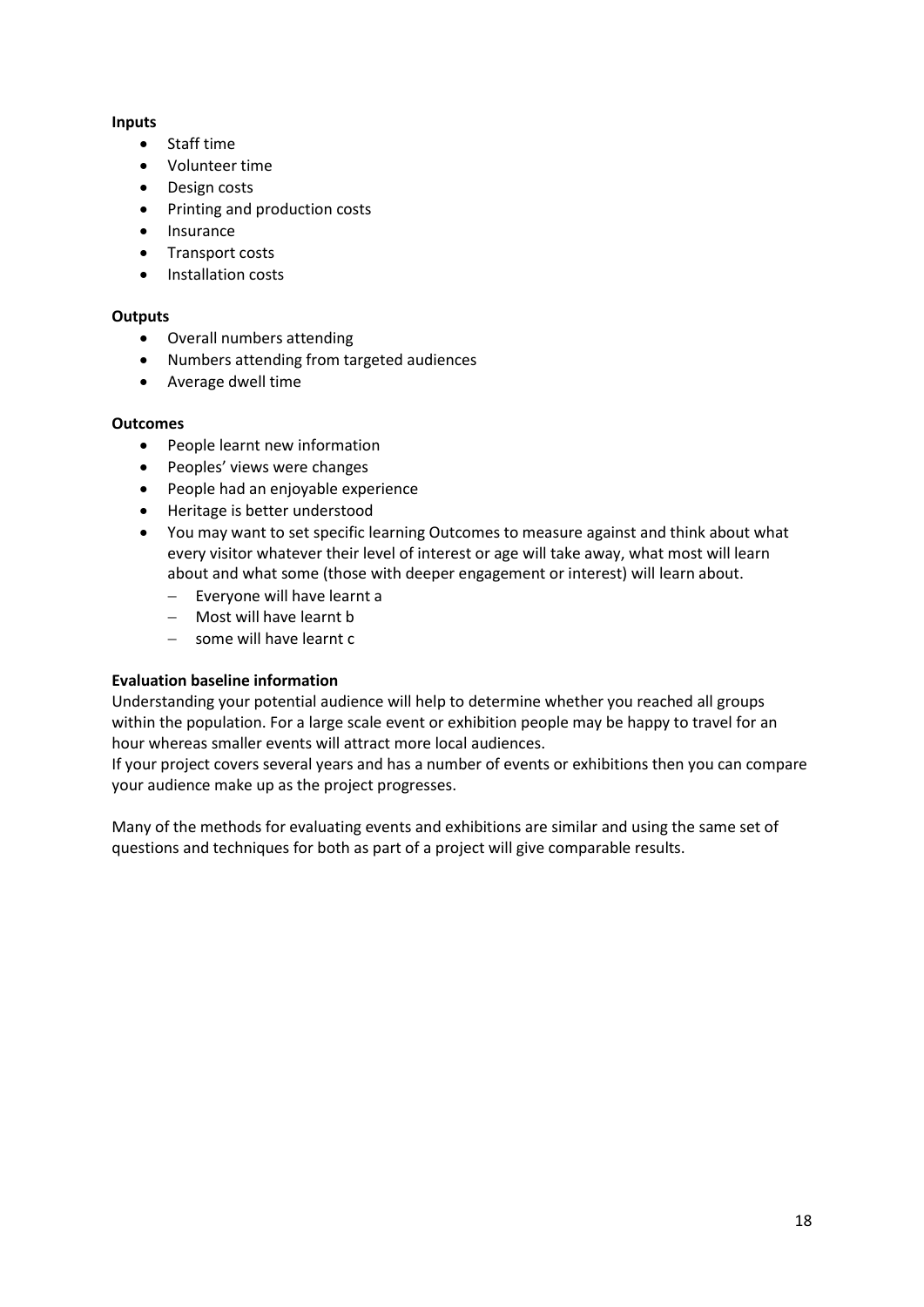#### <span id="page-22-0"></span>**Counting attendees**

#### <span id="page-22-1"></span>Ticketed events and exhibitions

If you use a booking system such as Eventbrite then it's straightforward to count a number of people booked. It may still be useful to estimate actual attendees on the day as, particularly with free events, people may change their mind about attending if, for example, it's an outdoor event and the weather is poor.

Using Eventbrite you can gather some details about those booking although you will need to be mindful of GDPR. You can also send them an online survey after the event.

#### <span id="page-22-2"></span>Un-ticketed events and exhibitions

As exhibitions tend to be in contained areas then it should be possible to count people on entry. However, as an exhibition is likely to be in place for a number of days or weeks unless there is budget to add electronic counters it can be time consuming to count attendees.

If the exhibition is placed in an attraction such as a museum or heritage site then it should be possible ask them to estimate how many visitors to that site also visited your exhibition. If it's placed in a busy public space then you may need to have a rota of staff and volunteers visiting at different days and time to take head counts and extrapolate from that.

If possible limit entry points to your event so that you can station staff or volunteers there to count people as they arrive. If you have clear exit points you can put a way there for people to say how long they were on site for (a board with tick box options for example) and a box to collect feedback cards.

If it's not possible to limit entry points then have staff or volunteers do a head count estimate at agreed points throughout the day. This can be backed up by using photographs and estimating crowd size from that. Ask those undertaking the head count to estimate dwell time and factor that in.

This is an example from a project 'Resorting to the Coast' which put on a seaside revival day event on the greensward at Clacton, there was no clear entry and exit point and the event was un-ticketed. A headcount was undertaken across the whole site every hour

|       | <b>Estimated number</b> |
|-------|-------------------------|
| Time  | on site                 |
| 10:30 | 150                     |
| 11:30 | 600                     |
| 12:30 | 750                     |
| 13:30 | 900                     |
| 14:30 | 750                     |
| 15:30 | 500                     |
| 16:30 | 150                     |

As many visitors spent more than one hour on site they would have been double counted using this method. An average dwell time of two hours was estimated. Wet and windy weather coming in at around 3 PM first of all drove people into the tent and then to leave the event.

If an average of two hours on site is assumed then the total number of visitors throughout the day is estimated to be 2000.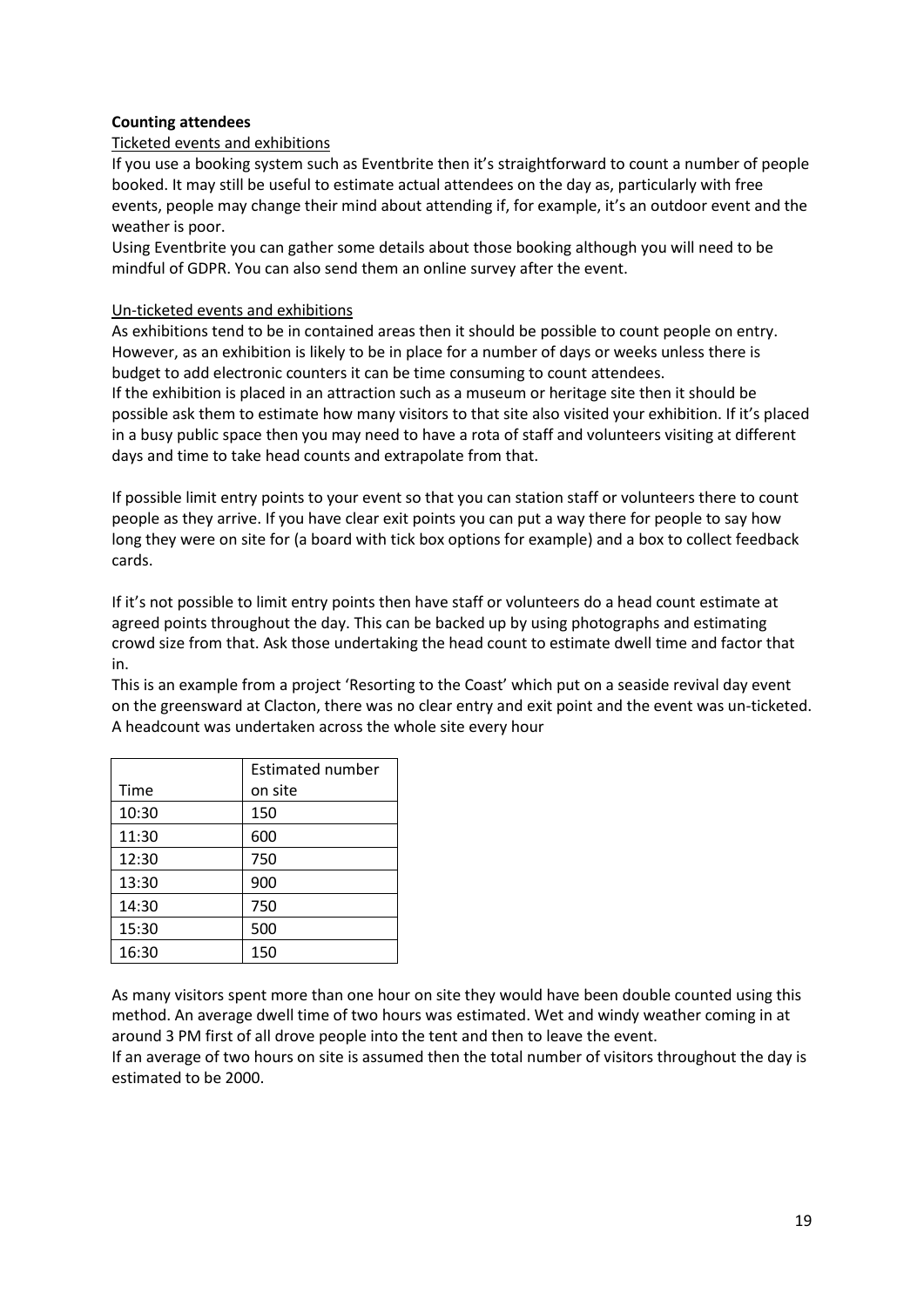|       | Count | Still on site<br>from previous<br>count | New visitors |
|-------|-------|-----------------------------------------|--------------|
| 10:30 | 150   |                                         | 150          |
| 11:30 | 600   | 150                                     | 450          |
| 12:30 | 750   | 450                                     | 300          |
| 13:30 | 900   | 300                                     | 600          |
| 14:30 | 750   | 600                                     | 150          |
| 15:30 | 500   | 150                                     | 350          |
| 16:30 | 150   | 150                                     | 0            |
|       |       |                                         | 2000         |

However you count attendees be clear about your method in any reporting and, if necessary, suggest a range (lower estimate-higher estimate).

With an un-ticketed event, plan on getting more detailed information from a sample of visitors and build in demographic questions on feedback material.

#### <span id="page-23-0"></span>**Measuring Outcomes**

Most event and exhibition outcomes will focus on people learning something new and enjoying the experience. If you develop a number of ways people can respond to you then you will capture more feedback and will also be able to see whether results are similar across different methods which may help to reduce bias. Some are more achievable at smaller events particularly time limited such as performances where you know when there will be breaks and intervals and can build in evaluation activities. For exhibitions, as they are static, asking people to fill out and return cards or forms is usually successful as long as you consider where to place the cards and how they should be returned.

If you are using external groups to deliver elements of your events such as performances then ensure evaluation is built into their brief. Be clear that you are not looking at an evaluation of their performance but of the wider experience of visitors and audiences. Examples of a feedback form/card and some key questions can be found in appendix 3

#### <span id="page-23-1"></span>Feedback postcards

Postcards with a small number of questions can be effective at events and exhibitions. They can be designed to fit into the theme or simply reproduced on blank cards and by keeping it brief people are more likely to fill them out. Card is easier to manage than paper particularly at outdoor events but do consider the practicalities of filling them out.

Useful questions to pose are

What was the best thing/thing you most enjoyed/most fun thing about this event? What did you find out/discover today that surprised you? What would have made the event/day/performance even better?

These can be analysed by looking for commonly used words to reflect your outcomes for example 'fun' 'family' 'entertaining'

and for knowledge and information you hoped people would acquire such as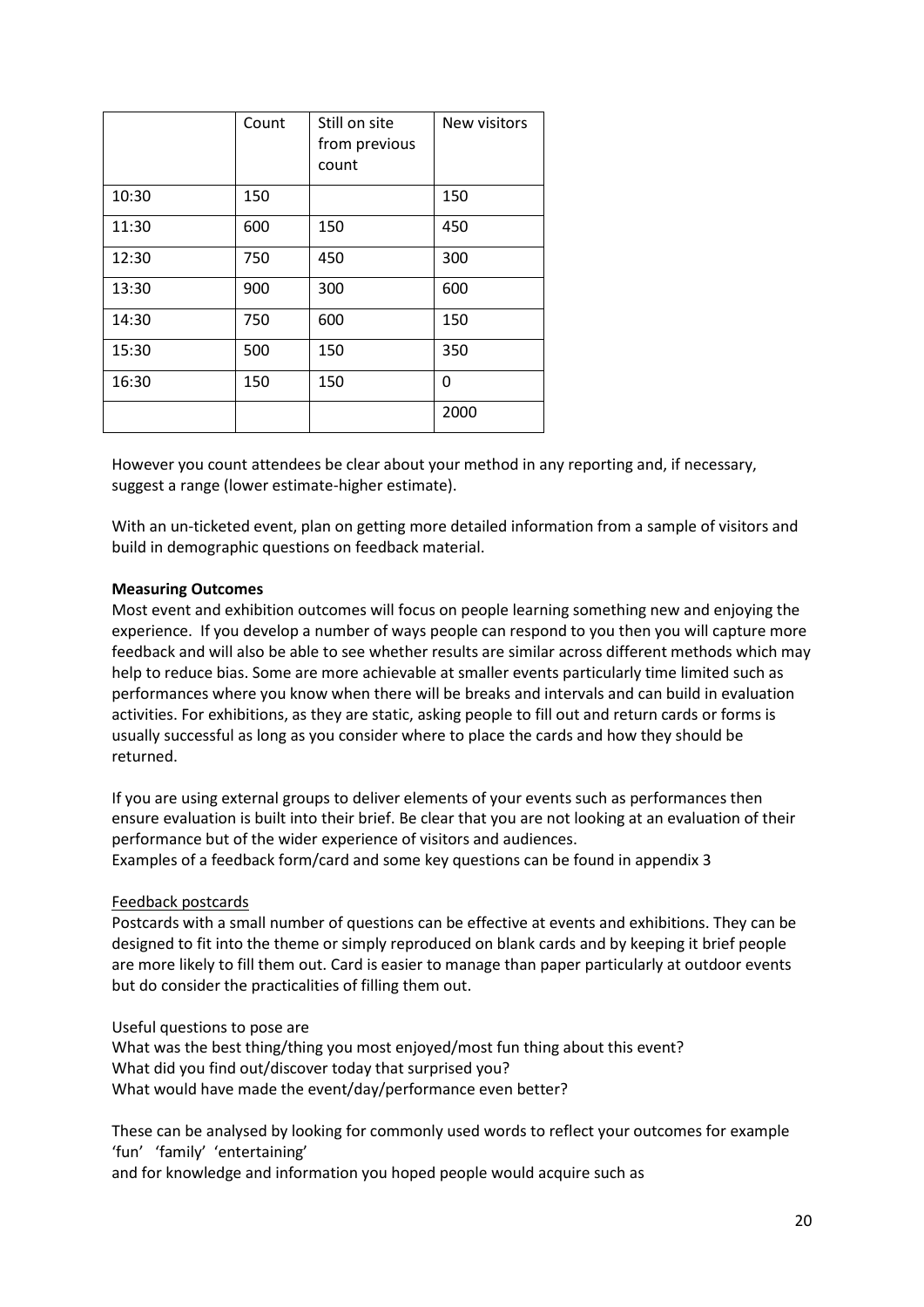'I was surprised to discover how old the building is' 'I didn't know that there were so many different butterflies here'

These can be quantified (see the 'Presenting data' section) data and illustrated using word clouds such as this example

| atmosphere                                               |  |
|----------------------------------------------------------|--|
|                                                          |  |
| free<br>seaside                                          |  |
| memories displays<br>history traditional acts            |  |
| entertainments<br>vintage excellent                      |  |
| information                                              |  |
| performance fun interactive entertaining                 |  |
|                                                          |  |
| community heritage nostalgic<br>old-fashioned<br>customs |  |
|                                                          |  |
|                                                          |  |
|                                                          |  |
| children <b>good</b>                                     |  |
|                                                          |  |

You can combine this feedback with asking some basic demographic information such as age group and where they travelled from as well as how they found out about the event. For example:

| <b>About you</b>                                                                                                                                                                     | Tell us more                            |
|--------------------------------------------------------------------------------------------------------------------------------------------------------------------------------------|-----------------------------------------|
| Age group: (Please tick)<br>$5 - 15$<br>$\Box$<br>16-25<br>$26 - 40$<br>п<br>$\Box$<br>41-55<br>$\Box$ over 55<br>п                                                                  | I thought the day was good because      |
| How did you get here today? (Please tick)<br>walk<br>$\square$ car<br>□<br>$\Box$ bus<br>п<br>train                                                                                  |                                         |
| Where are you visiting from?<br>(name of your local town/village)                                                                                                                    | I was really surprised to discover that |
| How did you hear about the Seaside<br>Revival Day? (Please tick)                                                                                                                     |                                         |
| newspaper<br>□<br>magazine<br>□<br>social media<br>poster<br>п<br>$\Box$<br>$\Box$ word of mouth<br>internet<br><b>All Street</b><br>other - please specify<br>TV or radio<br>0<br>п | My favourite thing about the day was    |
| Is this your first visit to Clacton-on-Sea?<br>yes<br>О<br>no<br>п                                                                                                                   | It would have been even better if       |
| Do you plan to visit other heritage attractions<br>on the Tendring coast? $\square$ yes<br>□<br>no<br>If so, please tell us which ones?                                              |                                         |
|                                                                                                                                                                                      |                                         |

To include children's feedback you could use a simple smiley face scale as in this example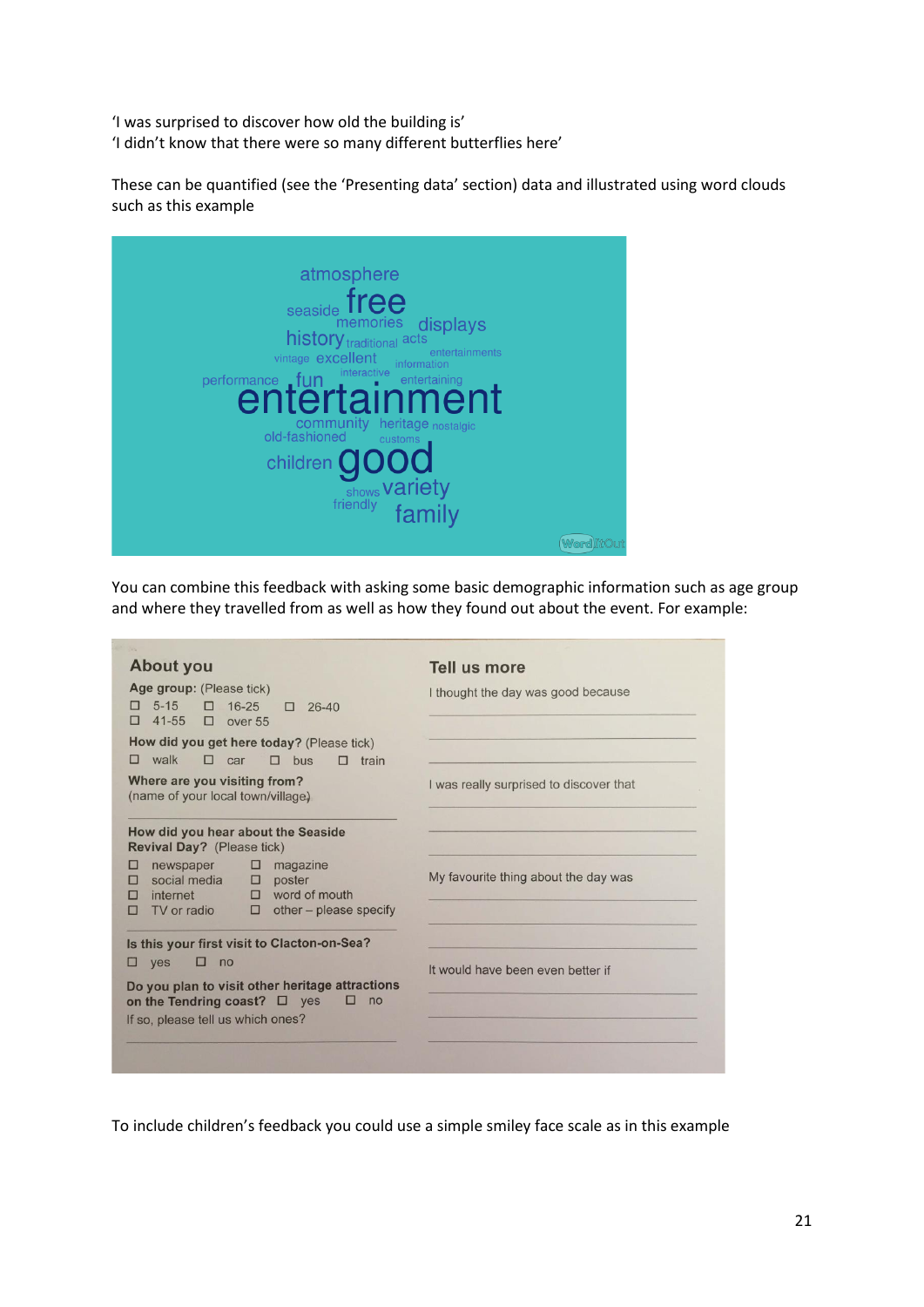

Make sure that there are plenty of pens and pencils around and it's clear where to return completed cards. If you can recruit volunteers to take these around and encourage people to fill them out then the return rate will improve. If there are chairs at an event (such as a performance) place these on the chairs.

#### <span id="page-25-0"></span>Graffiti Walls

A quick way to get feedback from visitors is to set up a place where they can write a response to a question. This could be a whiteboard, poster or large piece of paper. It's worth having someone whose job it is to regularly check this and replenish pens and ensure nothing unpleasant has been written. Criticism should be left but anything offensive such as racist language or obscenities should be removed. (It's rare this happens but it's worth being clear about action to take if it should).

You can use a similar technique to ask people to rate elements of an event by having a list of what is on offer and giving people a number of stickers which they can use to show what they have enjoyed

#### <span id="page-25-1"></span>Face to face interviews

This is a useful technique if you have enough staff or volunteers who are happy to chat to visitors and ask a few more in depth questions. Agree what the key questions will be in advance and make sure that your staff and volunteers are clear how they will record responses. Many phones and tablets can now record conversations and this can be useful as long as you are clear that this is happening and get permission. If you are collecting demographic information alongside this then keep that information separate. A useful way to do that here is to have the questions and possible responses listed and the respondent put a tick against the relevant response so it's not possible to link interviewees with responses.

#### An example introduction might be

*Hello, I'm volunteering for this project and we are chatting to a few people today to find out how they feel about the event. This will help us to write a report to the (funder) and to improve any future events we put on. Have you got 5 minutes to talk to me? Your responses will be anonymous but we might quote what you say in a report. (If yes) is it OK if I record us? Once I've manged to write down the information I need I'll delete the recording.*

Questions will depend on what outcomes you are trying to measure and will be similar to those posed above but this gives you the opportunity to delve little deeper.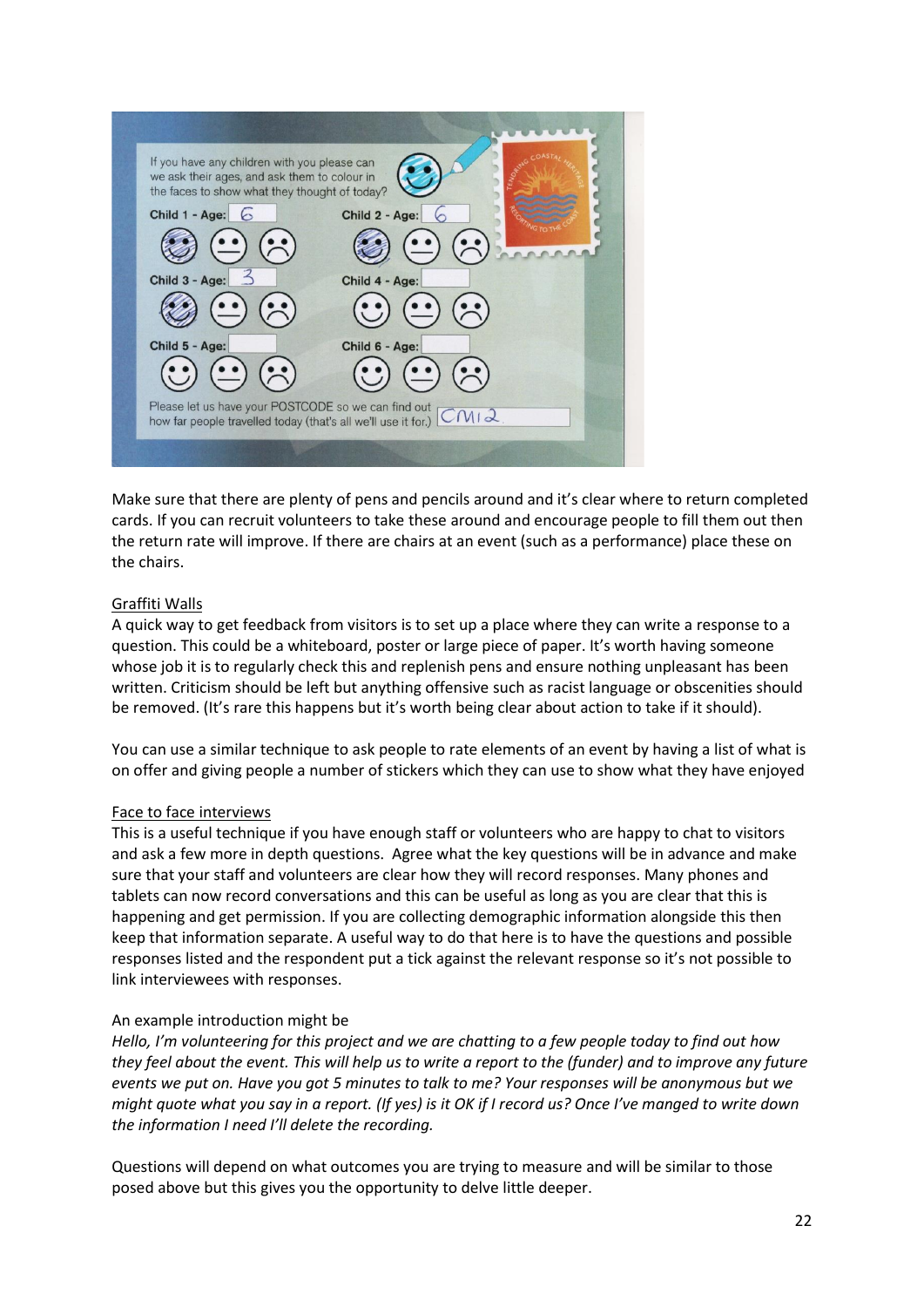#### <span id="page-26-0"></span>**Talking to event participants**

Don't forget to include groups who are working with you to deliver an event. If you have local societies bringing stands or delivering talks and tours then ask them how this opportunity has helped their group. Talk to partner organisations about how their involvement has contributed toward them achieving their aims.

The question bank spreadsheet has example questions for audiences and community partners which may be relevant here.

### <span id="page-26-1"></span>**Education**

Evaluating work with schools and youth groups need particular consideration. If taking photographs ensure that permission to use images of children is given and as a general rule don't use names in captions. Similarly if you are quoting something a child has said it's best practice to refer to them as 'Y4 pupil' rather than by their name.

<span id="page-26-2"></span>**Aims**

<span id="page-26-3"></span>Project Aims

#### <span id="page-26-4"></span>School session Aims

These are often called 'Learning intentions' when lesson plans are created such as this example from the Marriott's Way

'To develop and promote team work, problem solving and compare the diversity of animals in the woodland & pond habitats and explain how organisms survive there.'

#### <span id="page-26-5"></span>**Input**

- Staff and volunteer time
- Resources

#### <span id="page-26-6"></span>**Outputs**

- Number of sessions delivered
- Number of children taking part in a session
- School engaged from a wider area
- Greater number of schools targeted because of (for example) a large proportion of students with Pupil Premium or English as an additional language
- Pupils with Special Educational Needs or a Disability (SEND) are targeted

#### <span id="page-26-7"></span>**Outcomes**

- People will have learnt about heritage
- People will have had an enjoyable time
- Learning Outcomes- schools now tend to use a scale of 'children working toward expected standard', 'at expected standard' and 'at greater depth'. Other scales used will suggest what **all** students will be able to understand, what **most** will be able to understand and what **some** will be able to understand. Any evaluation should be linked to this aspect of session design

#### <span id="page-26-8"></span>**Generic learning outcomes**

Generic learning Outcomes were devised as part of 'Inspiring Learning for All' by the MLA (Museums, Libraries and Archives Council). They are not necessarily only for use for education sessions but many organisations have used them to evaluate these. More detail can be found in the question bank spreadsheet.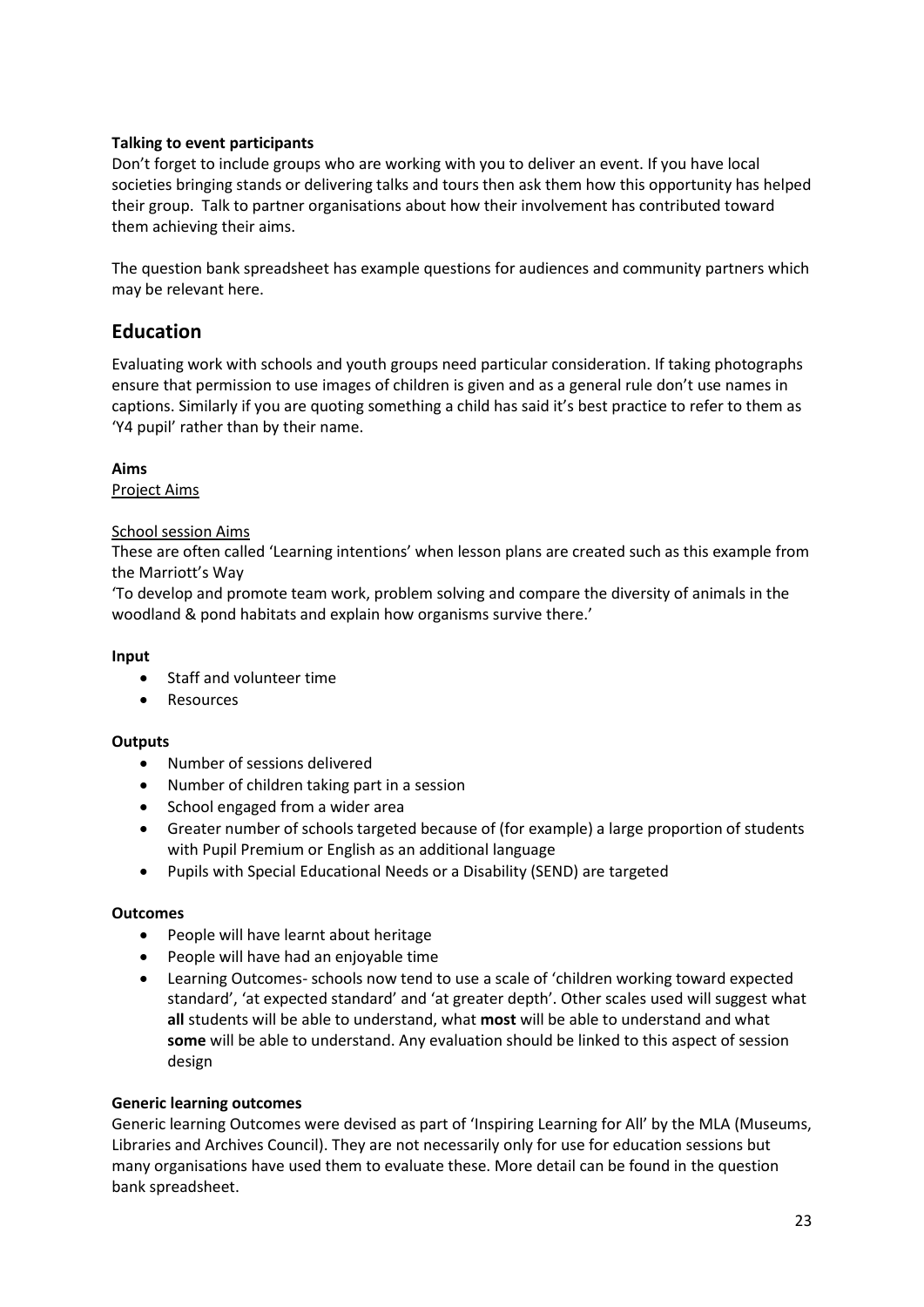#### <span id="page-27-0"></span>**Evaluation baseline information**

How many schools were engaged before the project? Which areas did they travel from? What proportion of Pupil Premium students is there? What percentage has English as an additional language? Proportion of Pupils with SEND Much of this information should be on the school website or can be found in the latest OFSTED report which should be linked to on the school website or can be found by searching here

<https://reports.ofsted.gov.uk/>

#### <span id="page-27-1"></span>**Measuring Outcomes**

There are a few issues to be aware of when evaluating school sessions:

If you ask teachers to take away evaluation materials and send it back to you then it is very unlikely this will happen. Teachers are under intense time pressure and will be focussed on ensuring that they get children back to school safely so build evaluation into your sessions.

It can be difficult to get a clear response from children as they will want to be polite and tell you what they think you want to hear. If you ask 'did you enjoy today?' then you are likely to get an overwhelming 'yes' so you need to plan exactly what it is you want to uncover.

Generally for a school visit to a project you will want to understand

- Did the children enjoy the experience?
- Did they learn what you hoped they would?
- Could they mage physically or do you need to alter routes and add snack and drink breaks?
- Has the visit inspired them to change their aspirations?

#### <span id="page-27-2"></span>Measuring enjoyment

If your session has easily identifiable sections or areas then you could set up a simple 'voting' system at the end of the session. This can be done by them dropping a token into a box or adding a sticker to a poster listing the different options.

For example:

#### **Put a sticker on the square of your favourite part of today**

| The team games                     | The mini beast<br>hunt                        | The pond dipping   |
|------------------------------------|-----------------------------------------------|--------------------|
| Making art from<br>things we found | Putting the trees<br>we found in our<br>diary | Building a shelter |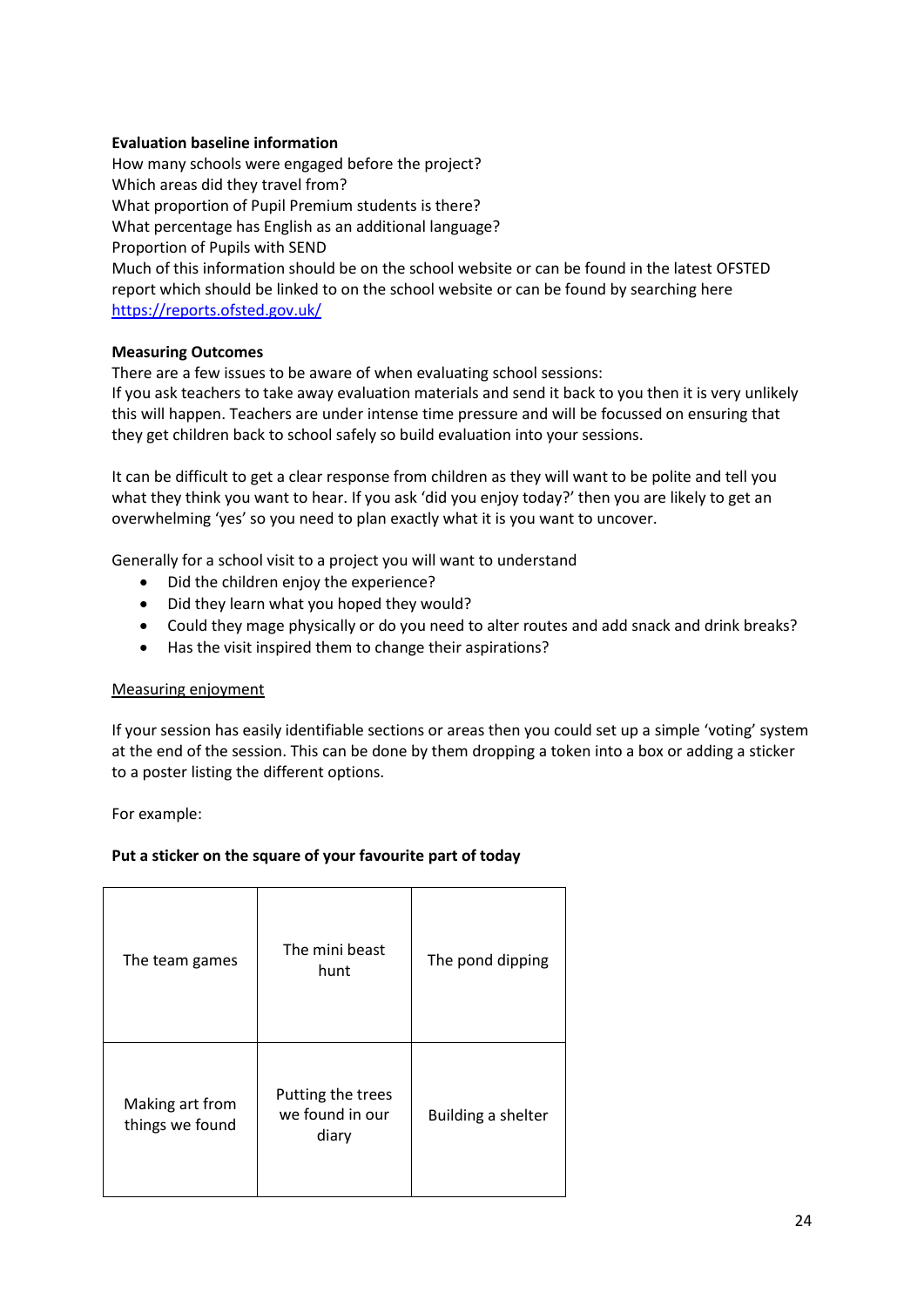Having a short feedback form which includes the question

'What was your favourite part of the day?'

can yield interesting results but you do run the risk of children responding 'lunch'. As rule of thumb younger children will respond well to prompts such as those on the table above and as they get older you may have more considered responses which will give you useful information.

Interviewing pupils with a list of prompts will give you a mix of responses that can be mapped to both enjoyment and understanding. Small groups can take part in chats with an adult helper as part of a plenary activity and feedback to the whole group or collect responses as a mind map. Some prompts could be

What were you?

- Surprised by?
- Most interested in?
- Excited by?
- Disappointed by?
- Bored by?
- Can you tell me one new thing you learnt?

#### <span id="page-28-0"></span>Measuring learning and understanding

Observation during your session can be invaluable for this. If a school brings adult helpers then ask if they can help with this. Teachers and Teaching Assistants are well used to this but parent helpers may feel less confident. A checklist will help standardise results. For example the Marriott's Way session mentioned above has as one of its Learning Outcomes that 'all students will be able to use keys to identify some plants and animals' so a checklist might usefully include

| How many pupils (make a tally<br>mark) |                            |                        |
|----------------------------------------|----------------------------|------------------------|
|                                        | Identified 1-3 mini-beasts | identified 1-3 trees   |
|                                        | Identified 4-8 mini-beasts | identified 4-8 trees   |
|                                        | identified more than 8     | identified more than 8 |
|                                        |                            |                        |

#### *Pre and post visit drawings*

This can be a usual tool for comparing what a child understand before the visit and after. Using the Marriott's Way session above as an example you could ask children to draw mini-beasts before the session and again afterwards.

The framing of your question can be adjusted to reflect the age of the group and the learning outcomes. An example below would see whether children understood that different mini-beasts lived in different habitats and would check this understanding afterward. (the pictures would need to be larger)

What minibeasts do you know? you know where they live? Can you draw them onto this picture?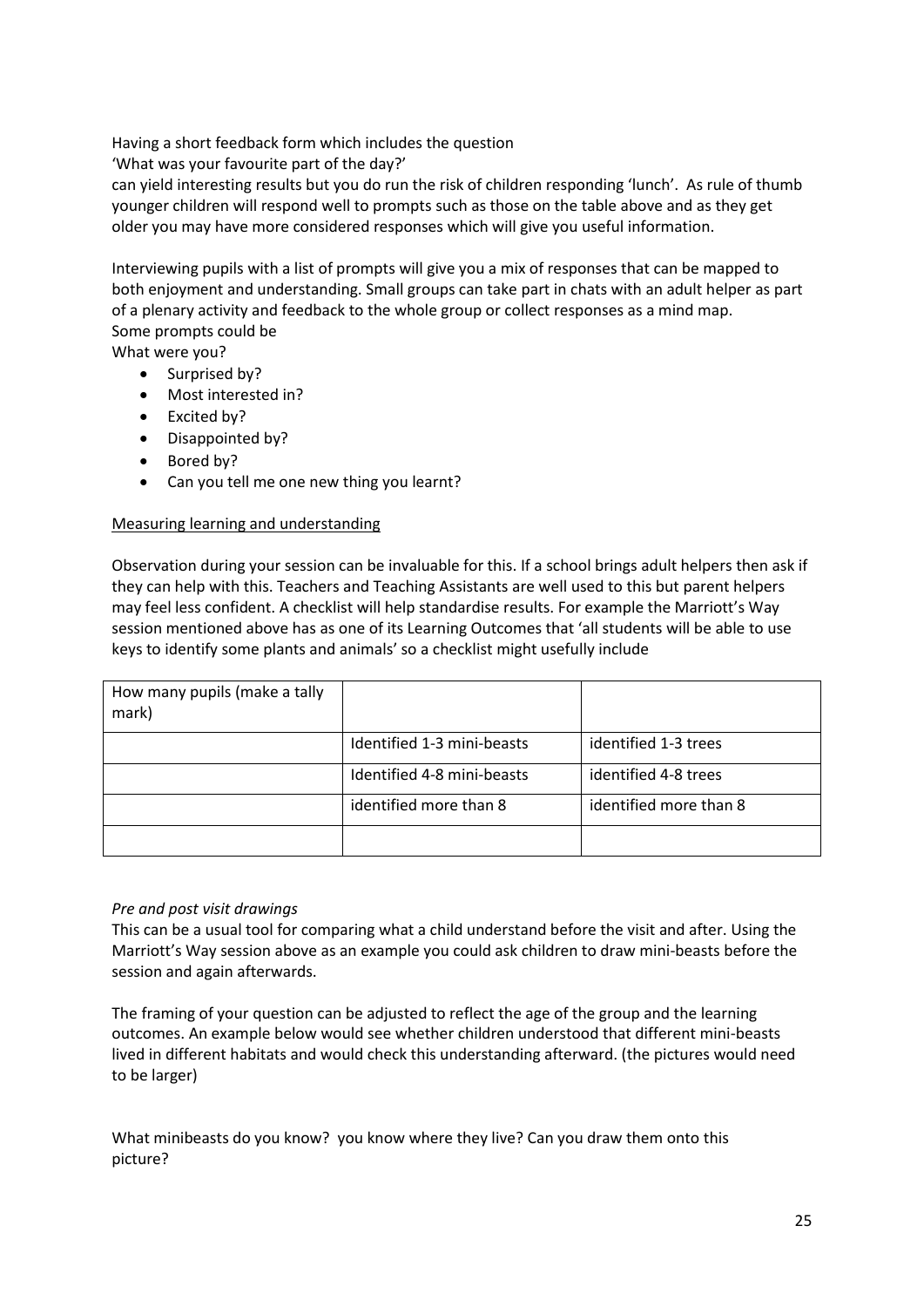

General evaluation form templates for primary and secondary pupils are in appendix 4.

## <span id="page-29-0"></span>**Capital Projects**

Evaluating capital projects or capital elements of larger projects will in many ways be similar to other aspects of a project. Clear links to NLHF outcomes can be made and the impact of work on different audiences considered.

#### <span id="page-29-1"></span>**Input**

Inputs for capital projects are similar to all projects and will include budget, materials and time. Logging these will depend partly on council procedures but systems need to be in place that can clearly identify

- NLHF grant spend
- Spend from other sources
- Project staff time
- Other council staff time
- Volunteer time
- Time and money spent by contractors on training and supporting apprentices involved

#### <span id="page-29-2"></span>**Outputs**

Outputs will depend on the project but should be clearly identified and linked to KPIs. They are likely to be concrete progress points in a build or restoration that can be easily identified such as the installation of sails on a mill. Other outputs will include training sessions delivered to apprentices, volunteer or trainees and the number of events designed to inform prole about progress and attendees at these.

#### <span id="page-29-3"></span>**Outcomes**

All NLHF projects must meet outcome 1

A wider range of people will be involved in heritage

and of the other eight outcomes capital projects are likely to be able to demonstrate that as a result of the project

- Heritage will be in better condition
- Heritage will be identified and better explained
- People will have developed skills
- The local area will be a better place to live, work or visit
- The local economy will be boosted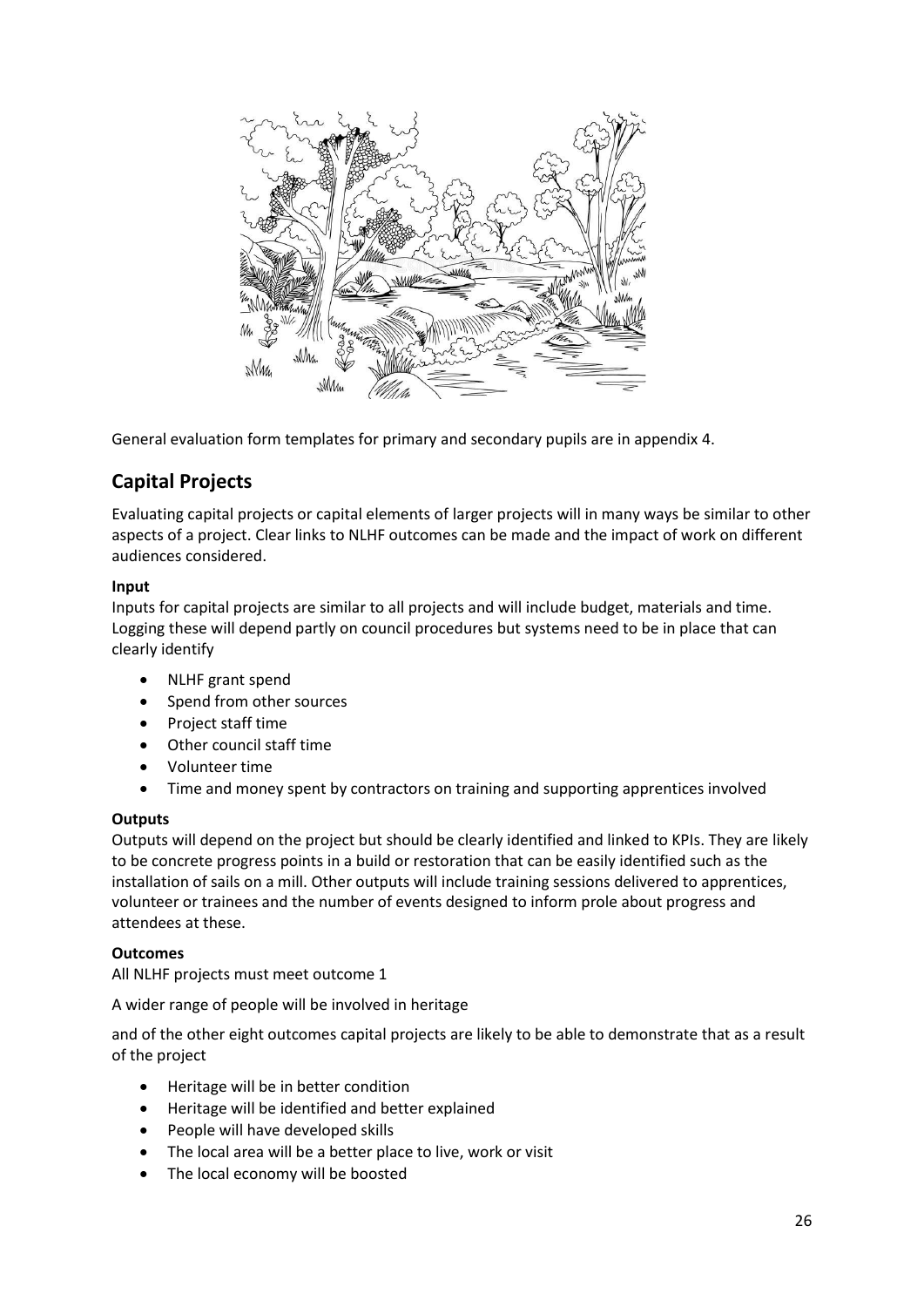#### <span id="page-30-0"></span>A wider range of people will be involved in heritage

This can be demonstrated by showing that the capital project has resulted in more people visiting a site or a wider range of people now find it accessible. Establish a baseline of the number of visitors, the age range, gender and socio-economic classification and use this to compare visitor patterns after the project. If physical accessibility has been an issue then budget for some specialist advice and consult user groups – for example

Hear for Norfolk<https://www.hearfornorfolk.org.uk/>

Vision Norfol[k https://www.visionnorfolk.org.uk/](https://www.visionnorfolk.org.uk/)

Equal Live[s https://equallives.org.uk/](https://equallives.org.uk/)

Using some of the questions in the question bank for specific users you could create a short survey aimed at people with disabilities to show how people feel in the spaces created by the project.

#### <span id="page-30-1"></span>Heritage will be in better condition

Demonstrate how the project has stopped a building deteriorating and given it a new lease of life. Make sure that a good photographic record is kept of before, during and after the project.

#### <span id="page-30-2"></span>Heritage will be identified and better explained

This outcome will be met if stages of restoration are explained and illustrated to a wide audience. Events such as talks and tours aimed at both specialist groups and members of the public will widen understanding of how a tangible heritage assess is cared for as well as its importance in the locality. Virtual tours, videos, web pages and social media posts and press releases throughout the project will all contribute to this.

Keep a log of press and social media activity and collect responses to posts. Tours and talks can be evaluated using ideas from the events toolkit provided.

#### <span id="page-30-3"></span>People will have developed skills

If specialist firms are employed ask them to log any time spent by apprentices working on the project. If procurement rules allow then encourage tenders from companies with a good apprenticeship scheme and be clear about this to the lottery.

Interview apprentices and ask them what they feel they have gained from the project and what they hope to move onto in future.

If volunteers are involved then use the volunteer baseline questionnaire coupled with an exit interview to record what new skills they feel that they have developed.

Encourage project trainees or interns to keep a learning log.

#### <span id="page-30-4"></span>The local area will be a better place to live, work or visit

This outcome can relate to people feeling safer in an area, finding it more pleasant to spend time somewhere or an increased sense of pride in their locality.

Feedback cards in new facilities such as a café using questions from the question bank can give feedback on how people are now experiencing an area. Monitoring review sites such as TripAdvisor can help to build a picture.

Work with local community groups can contribute to this outcome particularly if it has encouraged wider partnership working and supported them to build their skills base. Encourage groups to feedback using questions from the 'Community Partners' tab either by discussion at network meetings or via interviews or questionnaires.

#### <span id="page-30-5"></span>The local economy will be boosted

This can be demonstrated by showing how procurement has contributed to the local economy by direct and indirect spend.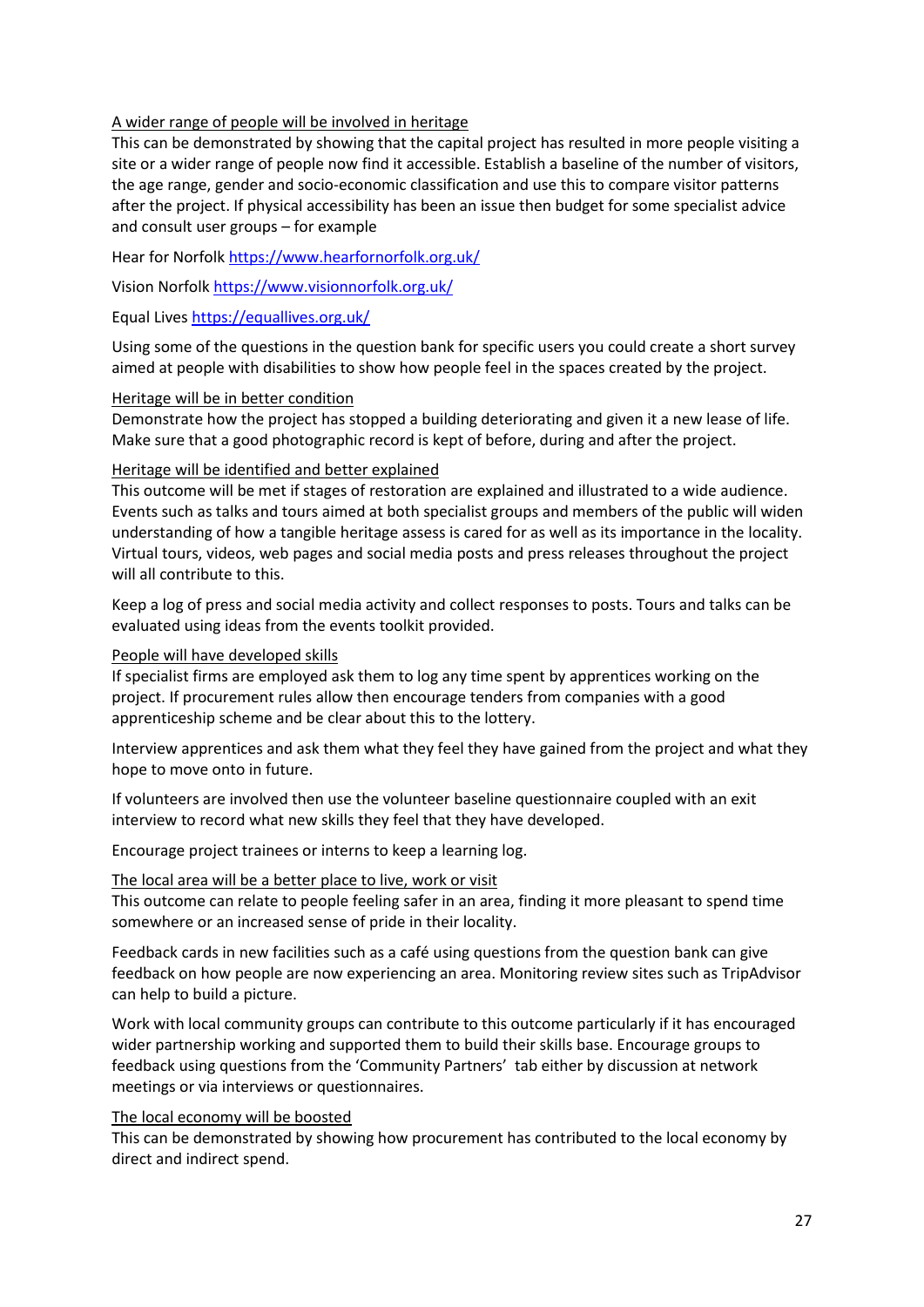Bringing more visitors to an area will impact on the economy in that area if tourists visit other attractions and local shops or amenities. Asking visitors whether they plan to visit other sites in the area can help to demonstrate that this is happening.

VisitBritain discusses various figures associated with tourism in the UK which you may want to use when showing an impact on the local economy. As these figures change are and currently focused on Covid 19 impacts change check the website for latest information and advice <https://www.visitbritain.org/visitor-economy-facts>

## <span id="page-31-0"></span>**Demonstrating lack of bias**

If an evaluation is carried out by those responsible for delivering or managing a project you will need to show how you have maintained objectivity.

All projects will have a risk log so include a lack of objective reporting as a risk and add in clear management strategies to avoid this. This can then be included on the evaluation report. Clarify the internal reporting structure- who inside Norfolk County Council is receiving updates on progress and how is this being monitored and managed. What steps will be taken if issues are identified

Look for external checks and balances. If firms are using apprentices then how is their progress monitored? Are they attending college and how is progress monitored there?

| https://www.visitenglandassessmentservices.com/our-schemes/visitor-<br>attractions/       | Quality standards for<br>visitor attractions |
|-------------------------------------------------------------------------------------------|----------------------------------------------|
| https://www.visitenglandassessmentservices.com/our-<br>schemes/national-accessiblescheme/ | Accessibility standards                      |
| http://sandfordaward.org/apply                                                            | School visit quality<br>standard             |
| https://www.lotc.org.uk/lotc-accreditations/lotc-quality-badge/                           | Outdoor learning quality<br>standards        |
| https://kidsinmuseums.org.uk/what-we-do/manifesto/                                        | Family friendly museums                      |
| https://www.welcometoexcellence.co.uk/training-courses/welcoming-<br>all-customers        | Welcoming all visitors                       |
| https://www.visitbritain.org/business-advice/make-your-business-<br>sustainable           | Sustainable visitor<br>attractions           |
| https://historicengland.org.uk/advice/hpg/compliantworks/buildingregs/                    | Listed building<br>compliance                |

Use external standards for example

If you are getting advice from specialists such as Historic England Inspectors include any of their comments in the report.

The best way to demonstrate lack of bias is to be clear about what hasn't worked as expected as well as celebrating success. Don't try to hide things that didn't work but acknowledge them and explore why making, recommendations for how future projects may improve outcomes. Show that you understand self-assessments may introduce a bias and clearly explain steps taken to mitigate this.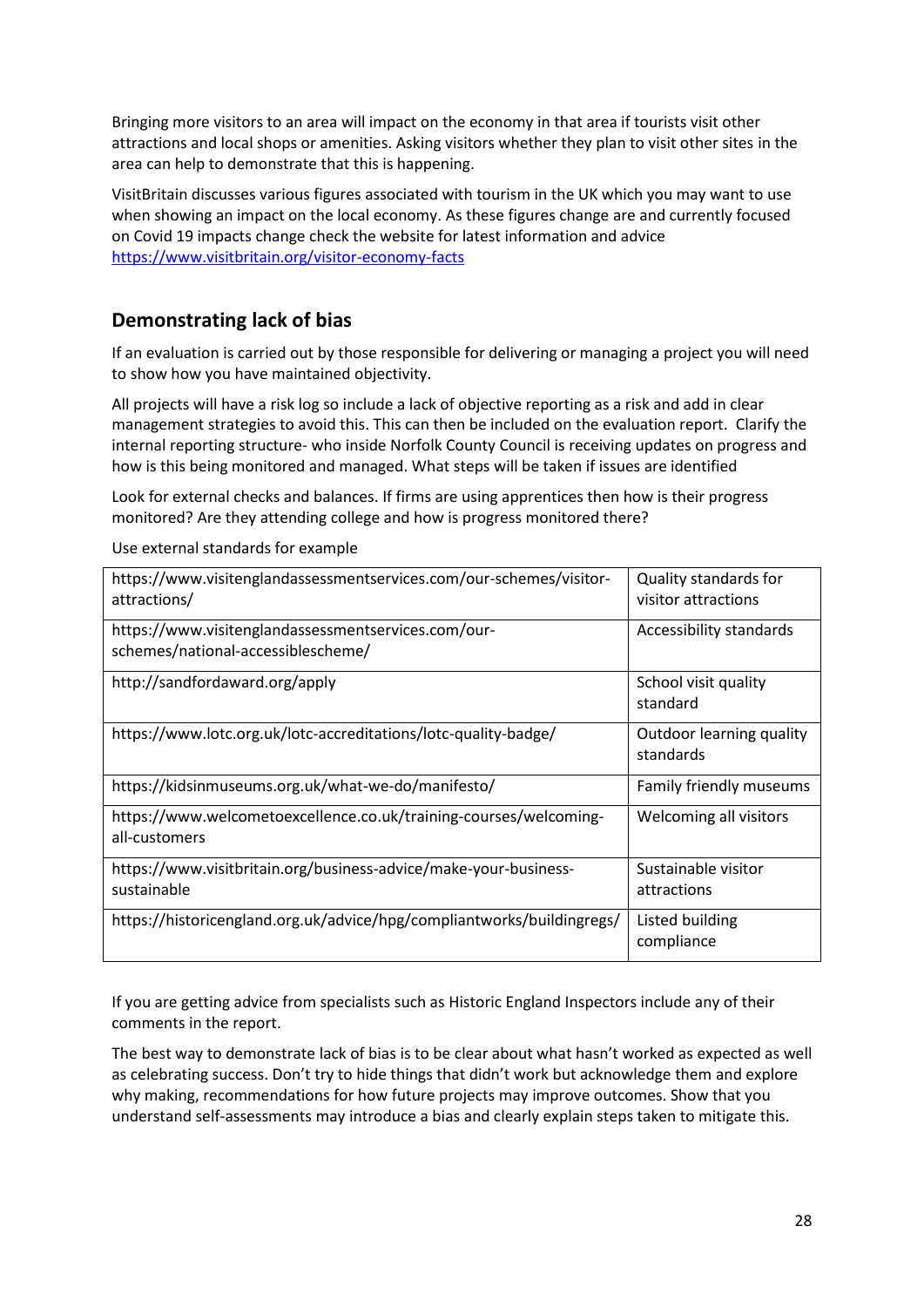## <span id="page-32-0"></span>**Best practice and pitfalls to avoid**

The National Lottery Heritage fund list six principles for good evaluation

- 1. Use a logical framework setting out links between activities, expected outputs and outcomes for all elements of the project
- 2. Use appropriate and methodical ways of asking your audience questions that provide robust evidence including coverage of well-being as well as demographic, economic, social capital and quality of conservation issues where appropriate
- 3. Robustly analyse your data to provide evidence on outcomes
- 4. Make your evaluation objective and free from bias
- 5. Clearly and sufficiently present any results
- 6. The conclusions and recommendations are sufficiently clear to enable stakeholders to identify and apply any lessons learned.

|                | Best practice                                                                                                                                                                                                                                                                                                                                                                                                                                                                    | Possible pitfalls                                                                                                                                                                                                             |
|----------------|----------------------------------------------------------------------------------------------------------------------------------------------------------------------------------------------------------------------------------------------------------------------------------------------------------------------------------------------------------------------------------------------------------------------------------------------------------------------------------|-------------------------------------------------------------------------------------------------------------------------------------------------------------------------------------------------------------------------------|
| $\mathbf{1}$   | Have a clear framework with shows what<br>outputs and outcomes you are hoping to<br>achieve<br>Make clear why you expect an activity to lead to<br>an outcome                                                                                                                                                                                                                                                                                                                    | Confusing outputs with outcomes. The<br>number of visitors at an event is an output.<br>Evidence that 75% of those visitors learn<br>something new is an outcome<br>Listing outcomes without saying how they<br>were achieved |
| $\overline{2}$ | Be clear about how evidence has been collected<br>and show how you have tried to avoid bias<br>Make sure that your questions allow negative<br>as well as positive responses<br>Ensure demographic questions allow full<br>representation<br>Use clear language and check readability of<br>questions<br>Consider alternatives to written surveys to<br>ensure those who struggle to read written<br>English are able to take part<br>use a range of ways to collect information | Asking leading questions<br>Not allowing criticism or not reporting<br>negative comments<br>Only allowing a limited range of answer to<br>demographic questions (e.g. limiting gender<br>identification to M or F)            |
| 3              | Present data clearly showing all steps used<br>Show all steps of analysis<br>Explain any limitation within the data<br>Talk through patterns in the data and how they<br>relate to outcomes making clear links                                                                                                                                                                                                                                                                   | Over interpreting small data sets<br>Using inappropriate statistical methods on<br>small data sets<br>Not explaining what the data shows but<br>assuming it's obvious                                                         |